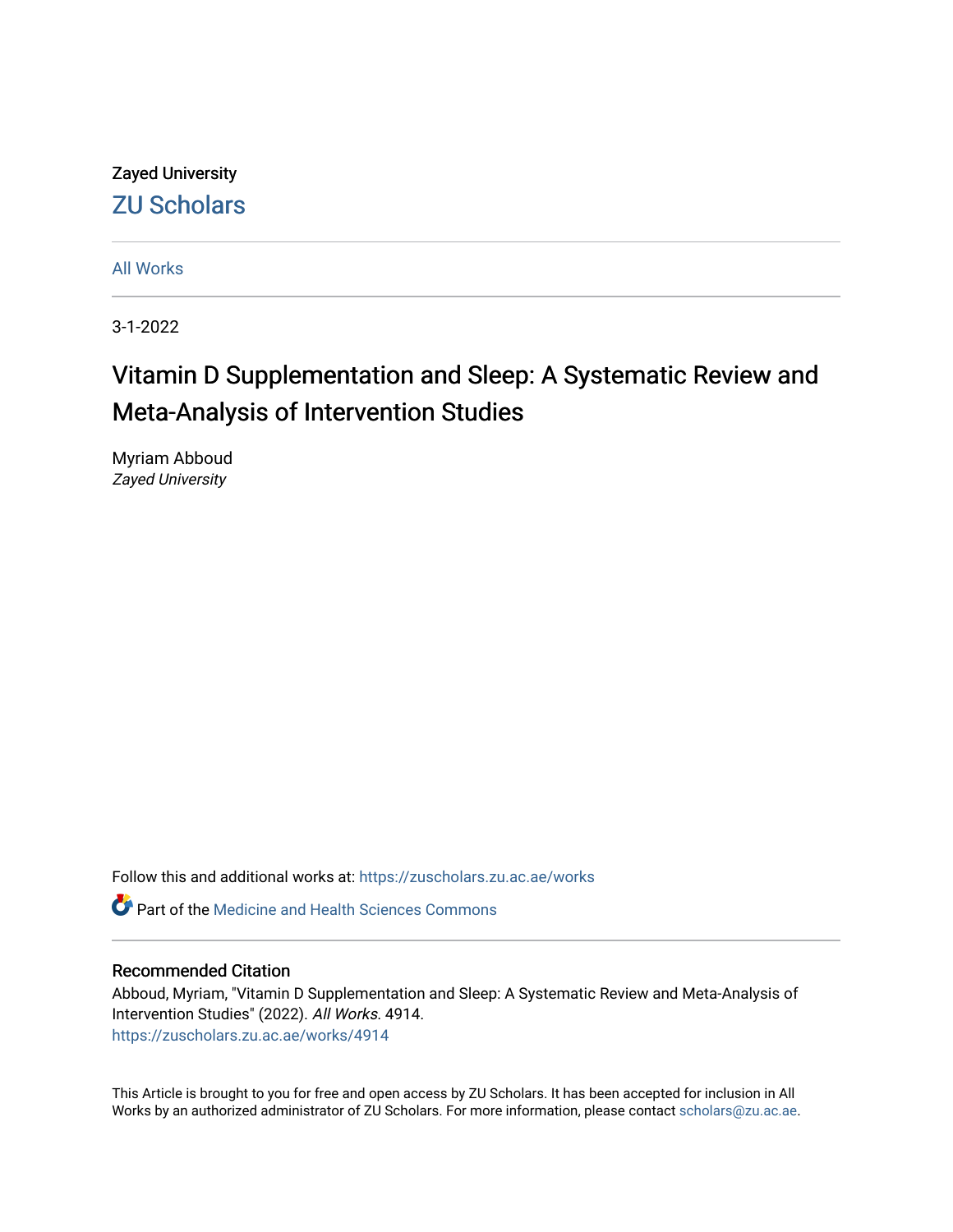



## *Systematic Review* **Vitamin D Supplementation and Sleep: A Systematic Review and Meta-Analysis of Intervention Studies**

**Myriam Abboud**

Department of Health Sciences, College of Natural and Health Sciences, Zayed University, Dubai, United Arab Emirates; myriam.abboud@zu.ac.ae

**Abstract:** Background: Vitamin D deficiency is associated with sleep disorders and poor sleep quality. Whether vitamin D supplementation (VDS) helps resolve these problems remains unclear. Objective: To systematically review the effect of VDS on sleep quantity, quality, and disorders, and perform a meta-analysis of available data. Methods: The reporting of this review followed the PRISMA statement. VDS human interventions studies that reported on sleep quality, quantity, or disorders were included. Medline, CINAHL, EMBASE, PsycInfo, the Cochrane Library, Clinicaltrials.gov, and the ICTRP were searched, in addition to the references of the included articles and previous relevant reviews, without language or time restrictions. Included studies were critically appraised, findings were narratively synthesized, and a meta-analysis was conducted. Furthermore, the overall certainty of the evidence was assessed. Results: A total of 19 studies were included (13 randomized controlled trials (RCTs), 1 opportunistic addition to an RCT, 4 pre–post studies, and 1 pre–post study analyzed as a case series); 3 RCTs were meta-analyses. The risk of bias was generally low. Pre–post studies showed a significant improvement in sleep quality with VDS. Similarly, the results of the meta-analysis revealed a statistically significant decrease in the Pittsburgh Sleep Quality Index with VDS compared with placebo (mean difference,  $-2.33$  (95% CI,  $-3.09$ ,  $-1.57$ );  $p < 0.001$ ;  $I^2 = 0$ %), with a moderate certainty of evidence. The results regarding the effect of VDS on sleep-related impairment, difficulty, and disorders, as well as sleepiness and restless legs syndrome, were not unanimous. Conclusions: VDS is promising in improving sleep quality; however, its effect on sleep quantity and disorders needs to be further investigated.

**Keywords:** vitamin D; sleep; systematic review; meta-analysis

## **1. Introduction**

Inadequate sleep is a common public health problem of significant personal and societal burden [\[1\]](#page-20-0). Sleep disorders such as insomnia, obstructive sleep apnea (OSA), excessive daytime sleepiness (EDS) and fatigue, sleep deprivation, and restless legs syndrome (RLS) are increasingly being diagnosed in clinical practice [\[2\]](#page-20-1). It is estimated that 59% of young adults suffer from a sleep disorder and do not get enough sleep [\[3\]](#page-20-2) and only 36% of this population reports being free of sleep disturbances [\[4\]](#page-20-3). Inadequate sleep is an underappreciated determinant of health [\[5,](#page-20-4)[6\]](#page-20-5) and can lead to short-term and long-term consequences. In the short run, inadequate sleep may result in cognitive and motor performance impairments, which can lead to decreased quality of life and reduced productivity [\[7,](#page-20-6)[8\]](#page-20-7). In the longer term, cumulative sleep deprivation can serve as a factor in the development and exacerbation of cardiovascular and metabolic diseases, cancer, diabetes mellitus, gastrointestinal disorders, and mental illnesses [\[6,](#page-20-5)[9\]](#page-20-8). Thus, the economic burden of inadequate sleep is substantial, warranting urgent investment in health measures to address this issue [\[1\]](#page-20-0).

Low vitamin D status is a prevalent condition that has been linked to a wide range of adverse health outcomes [\[10](#page-20-9)[,11\]](#page-20-10). Growing evidence has demonstrated that vitamin D has a role in sleep regulation [\[12\]](#page-21-0). Specifically, vitamin D deficiency (VDD) can increase risk of sleep disorders and is associated with sleep difficulties, shorter sleep duration, and



**Citation:** Abboud, M. Vitamin D Supplementation and Sleep: A Systematic Review and Meta-Analysis of Intervention Studies. *Nutrients* **2022**, *14*, 1076. [https://doi.org/10.3390/](https://doi.org/10.3390/nu14051076) [nu14051076](https://doi.org/10.3390/nu14051076)

Academic Editor: Luigi Barrea

Received: 3 January 2022 Accepted: 1 March 2022 Published: 3 March 2022

**Publisher's Note:** MDPI stays neutral with regard to jurisdictional claims in published maps and institutional affiliations.



**Copyright:** © 2022 by the author. Licensee MDPI, Basel, Switzerland. This article is an open access article distributed under the terms and conditions of the Creative Commons Attribution (CC BY) license [\(https://](https://creativecommons.org/licenses/by/4.0/) [creativecommons.org/licenses/by/](https://creativecommons.org/licenses/by/4.0/)  $4.0/$ ).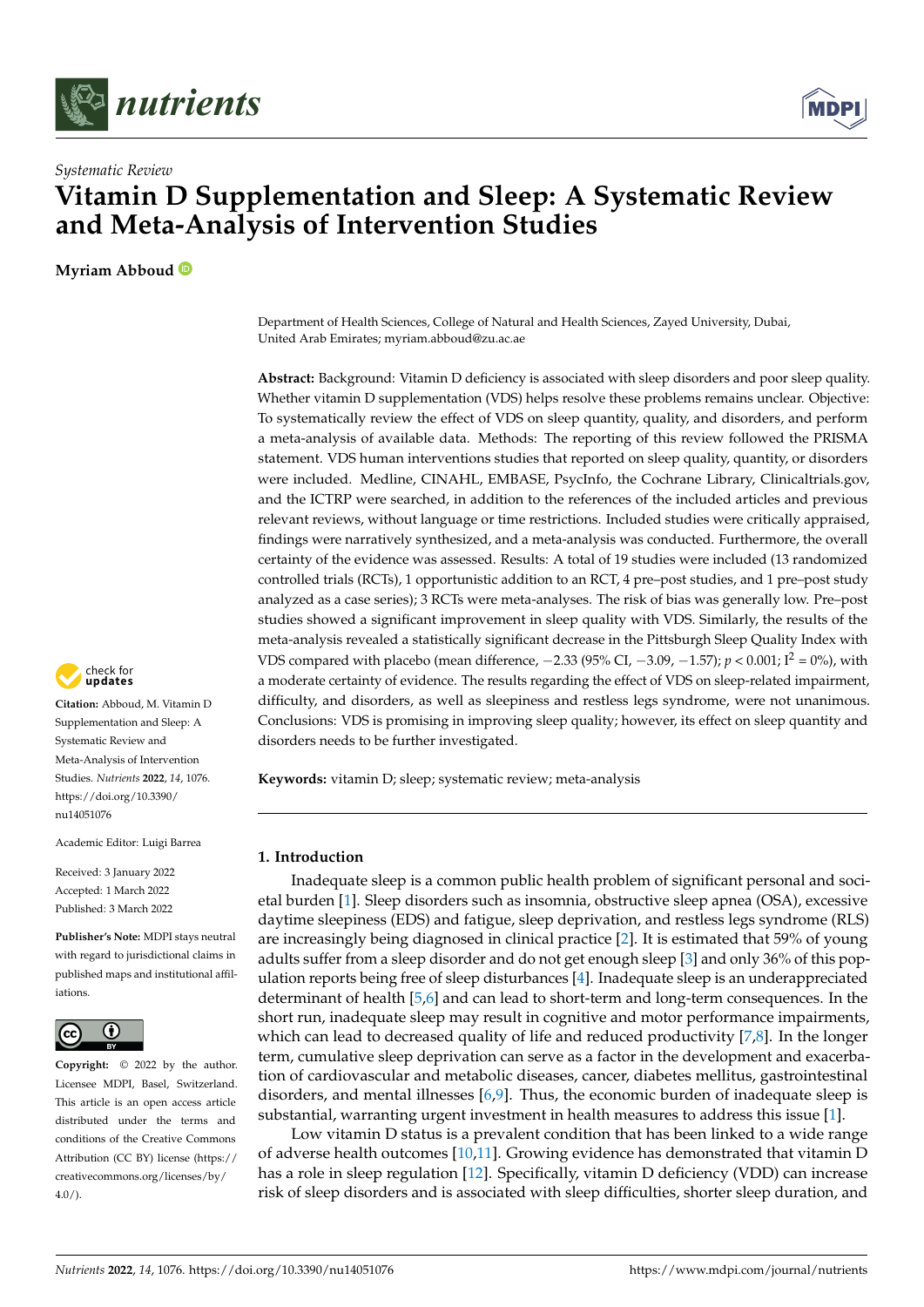nocturnal awakenings in children and adults [\[13–](#page-21-1)[15\]](#page-21-2). The exact mechanisms by which vitamin D regulates sleep are still far from being elucidated. Plausible theories include the presence of vitamin D receptors on areas of the brainstem that are known to be pacemaker cells playing an important role in sleep regulation  $[16,17]$  $[16,17]$ , in addition to the potential role of vitamin D in regulating melatonin, the "sleep hormone" [\[18\]](#page-21-5).

Hence, it is plausible that vitamin D supplementation (VDS) might have a positive effect on sleep disorders, including decreased sleep latency, improved sleep efficiency, and longer sleep duration. Preventing and managing sleep disorders or correcting them by VDS is of public health relevance, given the low cost of this intervention and its effectiveness in other therapeutic areas. Given the lack of conclusive evidence in this regard, we aim to systematically review the available literature on the effect of VDS on sleep quantity, quality, and sleep disorders, and perform a meta-analysis of the available data.

## **2. Materials and Methods**

## *2.1. Review Design*

A predefined protocol registered at the OSF registries (DOI: 10.17605/OSF.IO/27BD3) was followed to conduct this review. Ethical approval was not mandatory.

## *2.2. Criteria for Study Inclusion*

Interventional studies, whether controlled or not, conducted on individuals not having diseases or receiving medication known to influence vitamin D metabolism, such as chronic kidney disease or liver disease, with or without sleep disturbances, including vitamin D supplementation in any form, dose, or frequency as intervention, and reporting on the prevalence or severity of sleep disorders [\[19\]](#page-21-6), such as insomnia disorders, sleep-related breathing disorders, central disorders of hypersomnolence, circadian rhythm sleep–wake disorders, parasomnias, and sleep-related movement disorders, or sleep quantity or quality, were included.

All studies extending supplementation for a minimum of 4 weeks were included in this review to ensure adequate time for the intervention to produce an effect. In addition, controlled studies involving a placebo, or a lower dose, or different form of vitamin D were included. Finally, controlled studies including a co-intervention were included if both arms of the study received the same co-intervention.

Eligible studies were those written in any language, irrespective of publication date (i.e., no language or time limit).

Exclusion criteria included non-original studies (e.g., case reports, case series, editorials, and reviews) and studies conducted on participants with conditions (e.g., chronic kidney disease) or on medications that might have an effect on vitamin D metabolism (e.g., phenytoin, phenobarbital, carbamazepine, and rifampin). Finally, studies evaluating the association between vitamin D status (hypo or hypervitaminosis D) and sleep were not included.

## *2.3. Search Strategy*

The author searched Medline via Ovid, the Cumulative Index to Nursing and Allied Health Literature (CINAHL) via EBSCO, EMBASE via Ovid, APA PsycInfo via Ovid, the Cochrane Library, Clinicaltrials.gov, and the International Clinical Trials Registry Platform (ICTRP). Vitamin D supplementation and sleep were the key concepts followed in the search strategy: for each concept, Medical Subject Headings (MeSH) and keywords were recorded, whereby search terms included vitamin D, cholecalciferol, ergocalciferol or calcidol, combined with sleep or insomnia. The author did not apply any language or publication date restrictions to the search. The author also hand searched the reference lists of included articles and previous relevant reviews for eligible studies. The electronic search strategy was validated by a medical information specialist and the search strategy and results for Medline, Embase, and the Chocrane Library are available in Supplementary S1.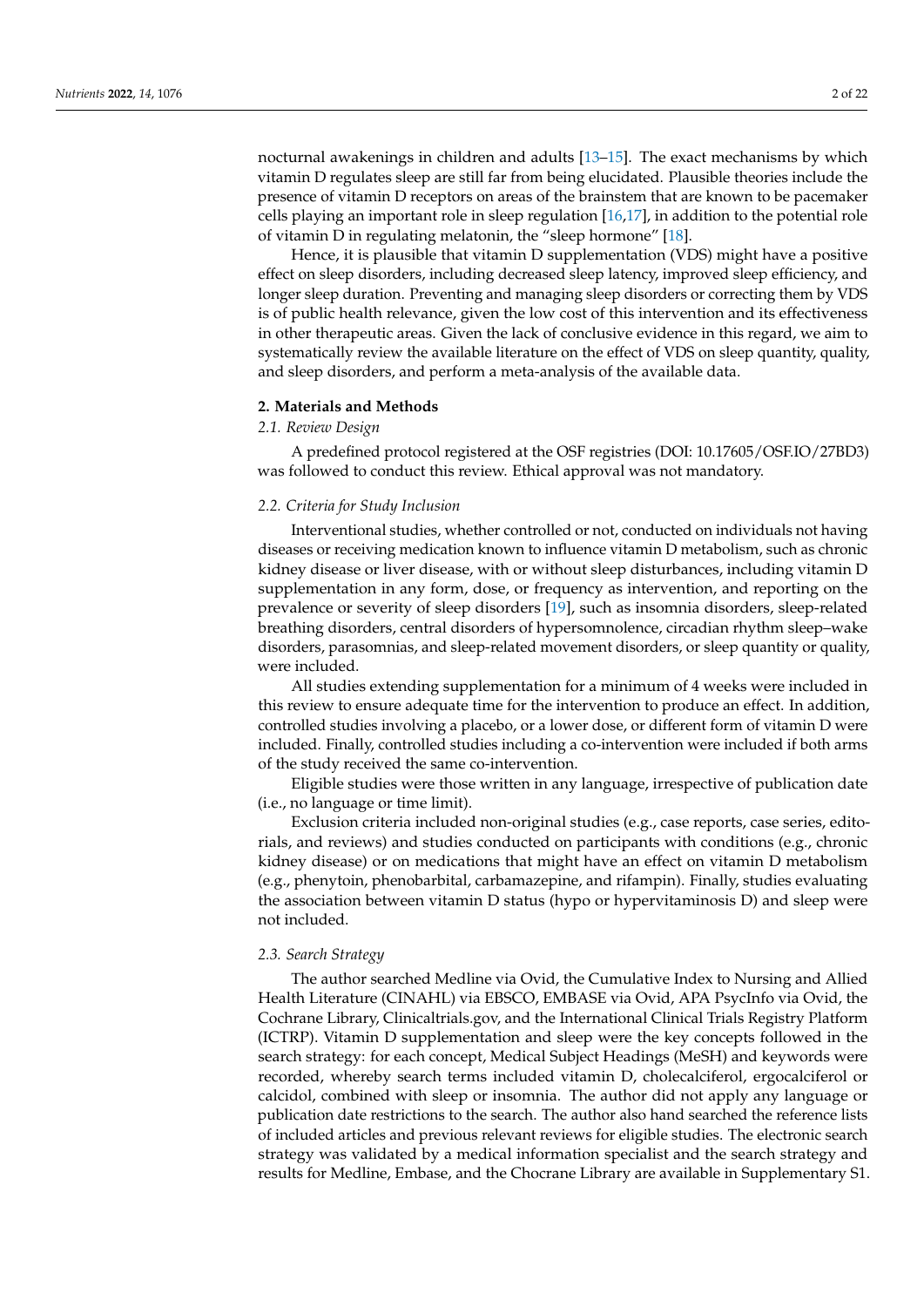## *2.4. Study Selection*

Studies meeting the inclusion criteria previously specified were identified by screening titles and/or abstracts from electronic scientific databases via Endnote, version X6. Full texts of potentially eligible studies were retrieved. Finally, records in the grey literature search zone were further assessed for eligibility of inclusion.

## *2.5. Data Extraction*

For all eligible studies, data related to the features of the study, population groups, interventions given (type, form, and the dose of vitamin D in experimental groups, comparator, and duration), outcomes, and main findings were extracted and recorded in a data extraction form. When reported as nmol/L, the author converted serum 25OHD to ng/mL by dividing by a factor of 2.496. The author contacted the authors of some included studies to obtain additional data, when they were not reported in the published studies.

## *2.6. Quality Assessment*

The Cochrane criteria (sequence generation, allocation concealment, blinding of participants and outcome assessors, incomplete outcome data, and selective outcome reporting) were used as the tool to assess the risk of bias of RCTs included in this review [\[20\]](#page-21-7). Furthermore, a modified version of the Cochrane Risk of Bias tool [\[21\]](#page-21-8) (eligibility criteria, measurement of exposure and outcome, control confounding, and follow-up) was used to assess the risk of bias of non-randomized studies. Potential sources of bias for both RCTs and non-randomized studies were graded as low, high, or unclear risk.

The Grading of Recommendations Assessment, Development, and Evaluation (GRADE) criteria (risk of bias, inconsistency, indirectness, imprecision, and publication bias) were used to assess the overall certainty of the evidence presented using GRADE Evidence Profiles developed in the GRADEpro GDT software [\(www.gradepro.org;](www.gradepro.org) accessed on 8 November 2021).

## *2.7. Data Synthesis*

A narrative composite of the study findings was provided when a meta-analysis was not feasible. Furthermore, author-recorded features of the study, population group characteristics, intervention provided, comparator, and the outcome were included in this composite.

A meta-analysis was conducted when participants, treatments, and outcomes shared similar characteristics to allow pooling. Standard meta-analyses comparing VDS with placebo were performed using RevMan version 5.4 (The Cochrane Collaboration, The Nordic Cochrane Centre). A random-effects model was used for the analysis of more than two studies. The results were reported as the mean difference with 95% confidence intervals. The  $I^2$  statistic was used to assess heterogeneity among different studies.

## *2.8. Quality of Reporting*

The Preferred Reporting Items for Systematic reviews and Meta-Analyses literature search extension (PRISMA-S) checklist and the PRISMA statement were followed for the literature search component [\[22\]](#page-21-9), and the reporting of this systematic review [\[23\]](#page-21-10).

## **3. Results**

## *3.1. Search Results*

Details of the search process are presented in Figure [1.](#page-4-0) Out of the 19,051 screened records, 19 studies were included in this systematic review. Out of these studies, thirteen were RCTs [\[24–](#page-21-11)[36\]](#page-22-0), one was an opportunistic addition to an established randomized, double-blind, placebo-controlled trial [\[37\]](#page-22-1), four were pre–post studies [\[38](#page-22-2)[–41\]](#page-22-3), and one was a self-controlled before–after trial, analyzed retrospectively as a case series [\[42\]](#page-22-4).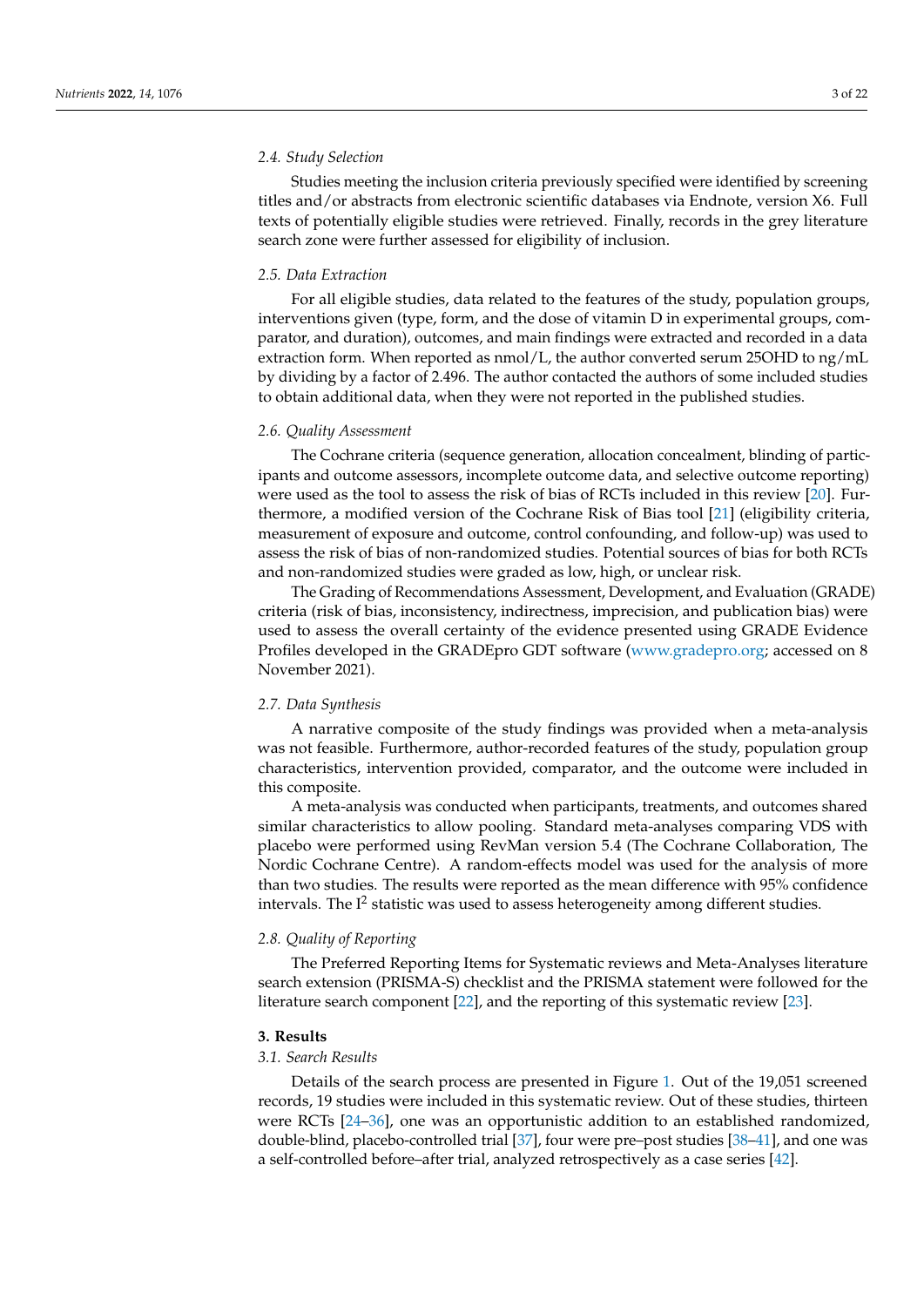<span id="page-4-0"></span>

**Figure 1.** Preferred Reporting Items for Systematic Reviews and Meta-Analyses (PRISMA) diagram **Figure 1.** Preferred Reporting Items for Systematic Reviews and Meta-Analyses (PRISMA) diagram of study selection. ICTRP: International Clinical Trials Registry Platform. of study selection. ICTRP: International Clinical Trials Registry Platform.

Three out of thirteen RCTs generated data that could be combined in the meta-analysis.

## Table 1 demonstrates the characteristics of the included studies. Six of the included studies. Six of the studies 3.2. Characteristics of Included Studies

Table 1 demonstrates the characteristics of the included studies. Six of the studies were conducted in Iran  $[25,27,30,31,34,39]$  $[25,27,30,31,34,39]$  $[25,27,30,31,34,39]$  $[25,27,30,31,34,39]$  $[25,27,30,31,34,39]$  $[25,27,30,31,34,39]$ , five in the USA  $[28,29,32,33,42]$  $[28,29,32,33,42]$  $[28,29,32,33,42]$  $[28,29,32,33,42]$  $[28,29,32,33,42]$ , one in Ire-land [\[26\]](#page-21-21), one in New Zealand [\[37\]](#page-22-1), one in KSA [\[35\]](#page-22-6), one in China [\[36\]](#page-22-0), one in Turkey [\[40\]](#page-22-7), and one in the Netherlands  $[24]$ . The number of participants varied from 5  $[31]$  to 18,353 [\[32\]](#page-21-19). Two studies were conducted in the pediatric population: children with Autism Spectrum Disorder  $[40]$  and ADHD  $[31]$ , one study was conducted on overweight post-menopausal women [\[28\]](#page-21-17), another in elderly women [\[39\]](#page-22-5), and one on community-dwelling older people [\[24\]](#page-21-11). One study was conducted in patients receiving maintenance methadone treatment [\[25\]](#page-21-12), one in active-duty warfighters [\[29\]](#page-21-18), one on veterans with multiple areas of chronic pain and low serum 25(OH)D [\[42\]](#page-22-4), one on adult patients with urticarial [\[33\]](#page-21-20), one on fibromyalgia syndrome patients [\[30\]](#page-21-14), one in patients with chronic low back pain [\[41\]](#page-22-3), and one on patients with depression with tied anxiety symptoms [\[36\]](#page-22-0). Finally, one study was conducted on adults with OSA  $[26]$ , one on adults with sleep disorders  $[27]$ , two in patients with RLS [\[35,](#page-22-6)[38\]](#page-22-2), and one on adults with vitamin D deficiency, abdominal obesity, and symptoms of insoming  $[34]$ ,  $[34]$ ,  $[40,42]$ , and the form in D2 supplementation  $[40,42]$ , and the form in D2 supplementation  $[40,42]$ and symptoms of insomnia [\[34\]](#page-21-16).

In the majority of the studies, the intervention consisted of vitamin D3 supplemen-<br> $\frac{1}{2}$ tation  $[24,26-29,32-35,37,38,42]$  $[24,26-29,32-35,37,38,42]$  $[24,26-29,32-35,37,38,42]$  $[24,26-29,32-35,37,38,42]$  $[24,26-29,32-35,37,38,42]$  $[24,26-29,32-35,37,38,42]$  $[24,26-29,32-35,37,38,42]$  $[24,26-29,32-35,37,38,42]$ , two used vitamin D2 supplementation  $[40,42]$  $[40,42]$ , and the form of vitamin D was unclear in six trials [\[25](#page-21-12)[,30](#page-21-14)[,31](#page-21-15)[,36](#page-22-0)[,39](#page-22-5)[,41\]](#page-22-3). Only Sharifan et al. [\[34\]](#page-21-16) assessed VDS in the form of fortified low-fat milk or low-fat yogurt. The duration of supplementation ranged from 8 weeks [\[27](#page-21-13)[,30,](#page-21-14)[31,](#page-21-15)[39,](#page-22-5)[41\]](#page-22-3) to a median of 5.3 years [\[32\]](#page-21-19). The average daily dose of VDS ranged from 1000 IU [\[29,](#page-21-18)[39\]](#page-22-5) to 7142.85 IU [\[30,](#page-21-14)[35,](#page-22-6)[42\]](#page-22-4). When reported, compliance with VDS was high in all studies. The majority of the studies were placebo controlled [\[24](#page-21-11)[–28](#page-21-17)[,30](#page-21-14)[–32](#page-21-19)[,35–](#page-22-6)[37\]](#page-22-1). In two studies, the comparator was no supplementation  $[29,39]$  $[29,39]$ ; in one study, it was a lower dose of vitamin D  $[33]$ ; in one study, it was either low-fat milk or yogurt [\[34\]](#page-21-16). The most assessed outcome was sleep quality, mainly using the Pittsburgh Sleep Quality Index (PSQI) [\[25](#page-21-12)[,27](#page-21-13)[,28,](#page-21-17)[30,](#page-21-14)[39,](#page-22-5)[41,](#page-22-3)[42\]](#page-22-4).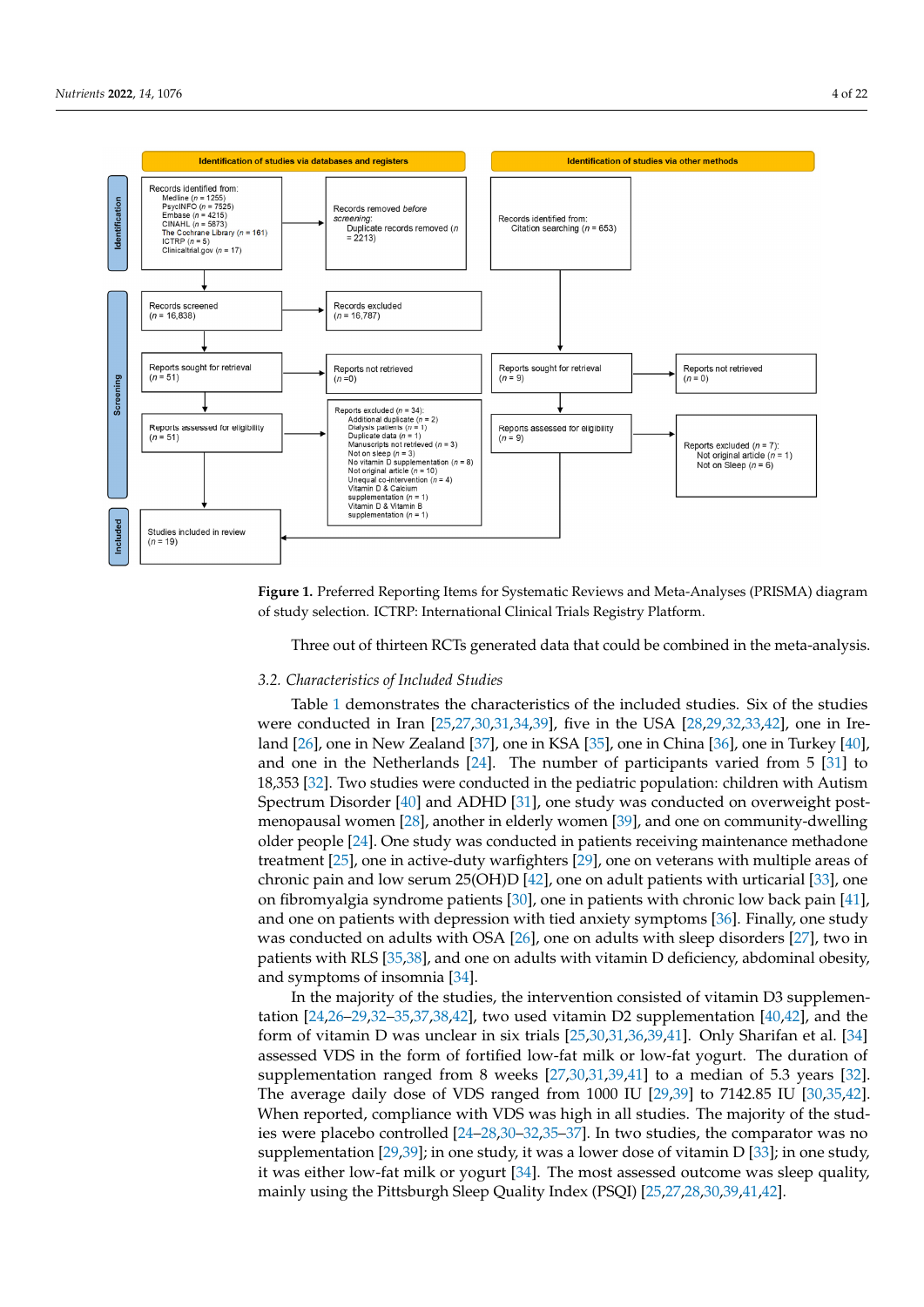| First Author,<br>Country      | <b>Study Design</b>                                         | <b>Study Population</b>                                                                                                                                                                                | Age<br>%Male                                                                                                               | Control                  | Co-Intervention                                                                                                                                                                                                   | Intervention<br>Duration<br>Daily Dose<br>Equivalent       | Compliance                | Vitamin D<br>Assessment                                                          |
|-------------------------------|-------------------------------------------------------------|--------------------------------------------------------------------------------------------------------------------------------------------------------------------------------------------------------|----------------------------------------------------------------------------------------------------------------------------|--------------------------|-------------------------------------------------------------------------------------------------------------------------------------------------------------------------------------------------------------------|------------------------------------------------------------|---------------------------|----------------------------------------------------------------------------------|
| Randomized, controlled trial  |                                                             |                                                                                                                                                                                                        |                                                                                                                            |                          |                                                                                                                                                                                                                   |                                                            |                           |                                                                                  |
| Sleep quality                 |                                                             |                                                                                                                                                                                                        |                                                                                                                            |                          |                                                                                                                                                                                                                   |                                                            |                           |                                                                                  |
| Ghaderi [25], Iran            | Randomized,<br>double-blind.<br>placebo-controlled<br>trial | 68 patients with maintenance<br>methadone treatment<br>referred to a clinic<br>(30 completed the trial:<br>I: $n = 30$ ; C: $n = 30$ )                                                                 | Age: Range: 25-70<br>Mean $\pm$ SD:<br>I: $40.1 \pm 9.2$<br>C: $42.5 \pm 8.9$<br>%Male: NR                                 | Placebo, capsule         | None                                                                                                                                                                                                              | Vitamin D (unclear):<br>capsules<br>12 weeks<br>3571.42 IU | >90% in both groups       | 25(OH)D:<br>commercial<br>ELISA kit                                              |
| Maheshwari [41],<br><b>NR</b> | Pre-post study                                              | 40 patients diagnosed with<br>chronic low back pain                                                                                                                                                    | Age: Range: 25-65<br>%Male: 60%                                                                                            | Self                     | None                                                                                                                                                                                                              | Vitamin D (unclear)<br>8 weeks<br>NR                       | <b>NR</b>                 | NR                                                                               |
| Majid [27], Iran              | Randomized.<br>double-blind,<br>placebo-controlled<br>trial | 93 people with sleep<br>disorders (PSQI $\geq$ 5), but<br>without sleep disorders, not<br>using sleep medications,<br>recruited from a hospital<br>(89 completed the trial:<br>I: $n=44$ ; C: $n=45$ ) | Age: Range: 20-50<br>Mean $\pm$ SD:<br>I: $37.9 \pm 9.50$<br>$C: 35.5 \pm 10.00$<br>%Male: I: 25.00; C:<br>22.22           | Placebo, capsule         | None                                                                                                                                                                                                              | Vitamin D3: edible<br>pearls<br>8 weeks<br>3571.42 IU      | I: 97.82%<br>$C: 97.87\%$ | 25(OH) D:<br>Immunodiag-<br>nostic Systems<br>kit                                |
| Mason [28], USA               | Randomized,<br>double-blind,<br>placebo-controlled<br>trial | 218 overweight<br>$(BMI \geq 25 kg/m2)$<br>postmenopausal women,<br>with serum $25(OH)D \ge 10$ to<br><32 ng/mL undergoing<br>weight loss<br>I: $n=109$ ; C: $n=109$                                   | Age: Range: 50-75<br>Mean $\pm$ SD:<br>$59.6 \pm 5.1$<br>%Male: 0%                                                         | Placebo, gel<br>capsules | Lifestyle-based<br>weight-loss program<br>including a<br>reduced-calorie diet<br>(1200–2000 kcal/day,<br><30% daily energy<br>intake from fat) and<br>225 min/week of<br>moderate-to-vigorous<br>aerobic activity | Vitamin D3, gel<br>capsules<br>12 months<br>2000 IU        | I: 98%<br>C: 96%          | $25(OH)D$ :<br>DiaSorin<br><b>LIAISON</b><br>$25-OH$<br>Vitamin D<br>total assay |
| Mirzaei [30], Iran            | Randomized,<br>double-blind,<br>placebo-controlled<br>trial | 74 fibromyalgia syndrome<br>patients (according to the<br>American College of<br>Rheumatology criteria) with<br>$25(OH)D < 30$ ng/mL,<br>recruited from a<br>rheumatology center                       | Age: Range: 20-70<br>Mean $\pm$ SD:<br>Total: $41.6 \pm 10.5$<br>I: $42.1 \pm 10.8$<br>$C: 41 \pm 10.3$<br>$%$ Male: $0\%$ | Placebo                  | Trazodone 25 mg at<br>bedtime                                                                                                                                                                                     | Vitamin D (unclear)<br>8 weeks<br>7142.85 IU               | NR                        | $25(OH)D$ :<br>commercial<br>radioim-<br>munoassay<br>kit                        |

## **Table 1.** Characteristics of included studies.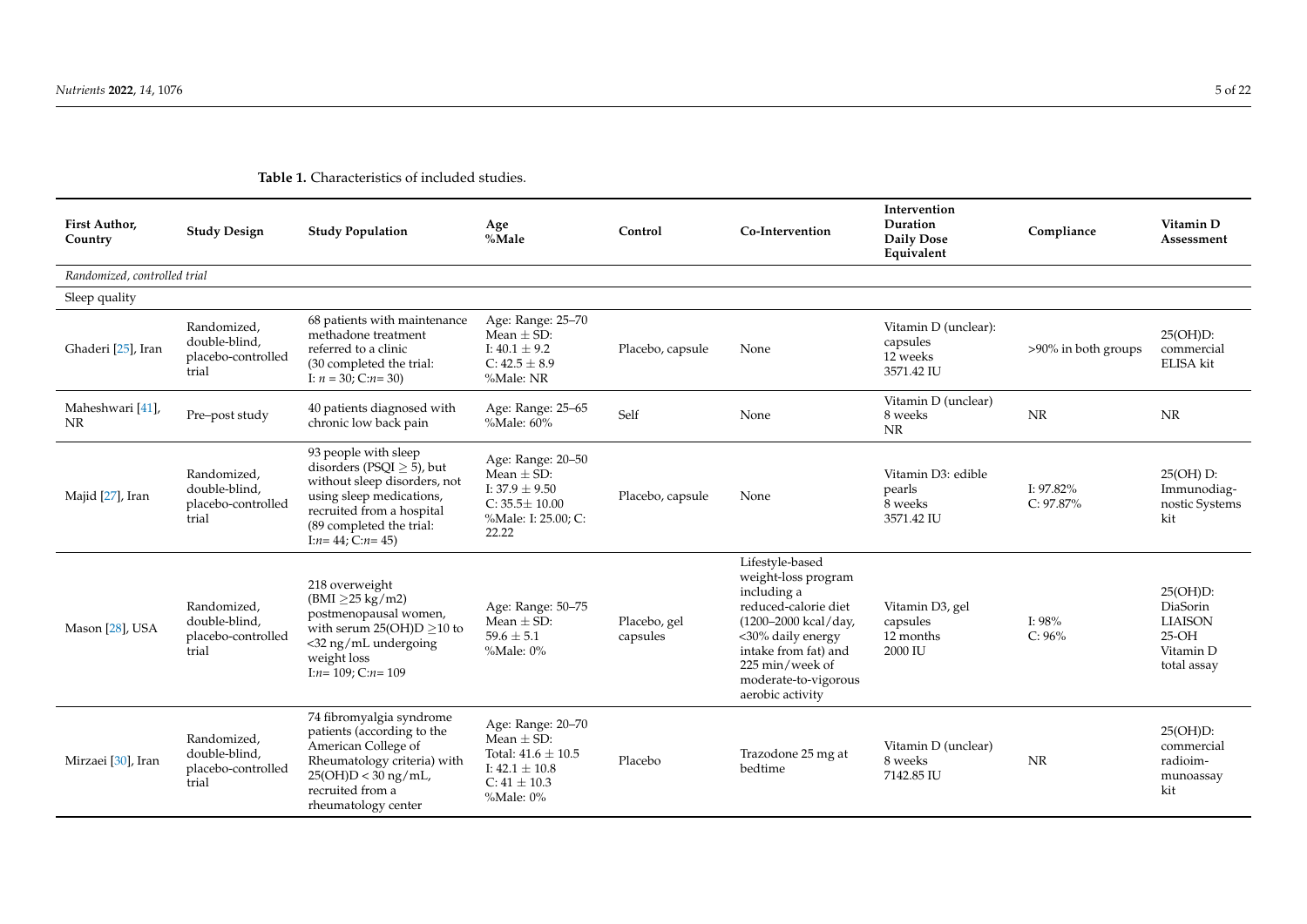| First Author,<br>Country            | <b>Study Design</b>                                         | <b>Study Population</b>                                                                                                                                                                                                                                                                                                                 | Age<br>%Male                                                                                                                             | Control                                        | Co-Intervention                                                                                                                                                                                                                                           | Intervention<br>Duration<br><b>Daily Dose</b><br>Equivalent           | Compliance                                                                                                                                                                                                                                                      | Vitamin D<br>Assessment                      |
|-------------------------------------|-------------------------------------------------------------|-----------------------------------------------------------------------------------------------------------------------------------------------------------------------------------------------------------------------------------------------------------------------------------------------------------------------------------------|------------------------------------------------------------------------------------------------------------------------------------------|------------------------------------------------|-----------------------------------------------------------------------------------------------------------------------------------------------------------------------------------------------------------------------------------------------------------|-----------------------------------------------------------------------|-----------------------------------------------------------------------------------------------------------------------------------------------------------------------------------------------------------------------------------------------------------------|----------------------------------------------|
| Other outcomes                      |                                                             |                                                                                                                                                                                                                                                                                                                                         |                                                                                                                                          |                                                |                                                                                                                                                                                                                                                           |                                                                       |                                                                                                                                                                                                                                                                 |                                              |
| McCarthy [29],<br>Pacific Northwest | Randomized,<br>double-blind,<br>controlled trial            | 152 active-duty warfighters,<br>divided into no-treatment<br>group (C) ( $\geq$ 30 ng/mL) or<br>treatment group (I)<br>$(<$ 30 ng/mL) (131 completed<br>the trial)                                                                                                                                                                      | Age: Mean $\pm$ SD:<br>I: $31.6 \pm 8.2$<br>$C: 32.8 \pm 10.5$<br>%Male: 61.8%                                                           | N <sub>o</sub><br>supplementation              | None                                                                                                                                                                                                                                                      | Vitamin D3, gel<br>capsules<br>12 weeks<br>I1: 1000 IU<br>I2: 5000 IU | $I1: 84.8\%$<br>I2: 87.9%<br>C: not required to<br>take pills                                                                                                                                                                                                   | $25(OH)D$ :<br>electrochemi-<br>luminescence |
| Okereke [32], USA                   | Randomized.<br>double-blind.<br>placebo-controlled<br>trial | Participants aged >50 years<br>in the VITAL-DEP (Vitamin<br>D and Omega-3<br>Trial-Depression Endpoint<br>Prevention) ancillary study<br>to VITAL, a randomized<br>clinical trial of cardiovascular<br>disease and cancer<br>prevention, without clinically<br>relevant depressive<br>symptoms at baseline<br>I: $n=9181$ ; C: $n=9172$ | Age: Mean $\pm$ SD:<br>Total: $67.5 \pm 7.1$<br>I: $67.5 \pm 7.0$<br>C: $67.4 \pm 7.1$<br>%Male: Total: 51%<br>I: $50.6\%$ ; C: $51.1\%$ | Placebo                                        | None                                                                                                                                                                                                                                                      | Vitamin D3, pills<br>Median follow-up:<br>5.3 years<br>2000 IU        | Adherence rates<br>(taking at least<br>two-thirds of pills as<br>assigned)<br>Ŀ<br>Year 1: 94.8%<br>Year 2: 92.2%<br>Year 3: 91.5%<br>Year 4: 91.4%<br>Year 5: 90.6%<br>C:<br>Year 1: 94.6%<br>Year 2: 92.1%<br>Year 3: 91.0%<br>Year 4: 90.5%<br>Year 5: 89.8% | $25(OH)D$ :<br>radioim-<br>munoassay         |
| Rorie [33], USA                     | Randomized<br>double-blind,<br>controlled trial             | 42 adult patients with<br>physician-diagnosed chronic<br>urticaria, recruited from<br>tertiary care clinics<br>I: $n = 21$ ; C: $n = 21$                                                                                                                                                                                                | Age:<br>I: Mean: 43.9; Range:<br>$20 - 72$<br>C: Mean: 43.1;<br>Range: 19-79<br>%Male: I: 14.2%;<br>$C: 28.5\%$                          | Low-dose<br>vitamin D3<br>$(600 \text{ IU}/d)$ | 10 mg of cetirizine<br>twice daily and<br>increase to 4 times<br>daily as needed, 150<br>mg of ranitidine twice<br>daily, and 10 mg of<br>montelukast daily. In<br>addition to rescue<br>prednisone use for<br>intolerable or<br>uncontrolled<br>symptoms | Vitamin D3, pills (high<br>dose)<br>12 weeks<br>4000 IU               | Excellent compliance<br>(1 subject in the low<br>vitamin D3 group<br>showed <80%<br>compliance)                                                                                                                                                                 | 25(OH)D:<br>Tandem mass<br>spectroscopy      |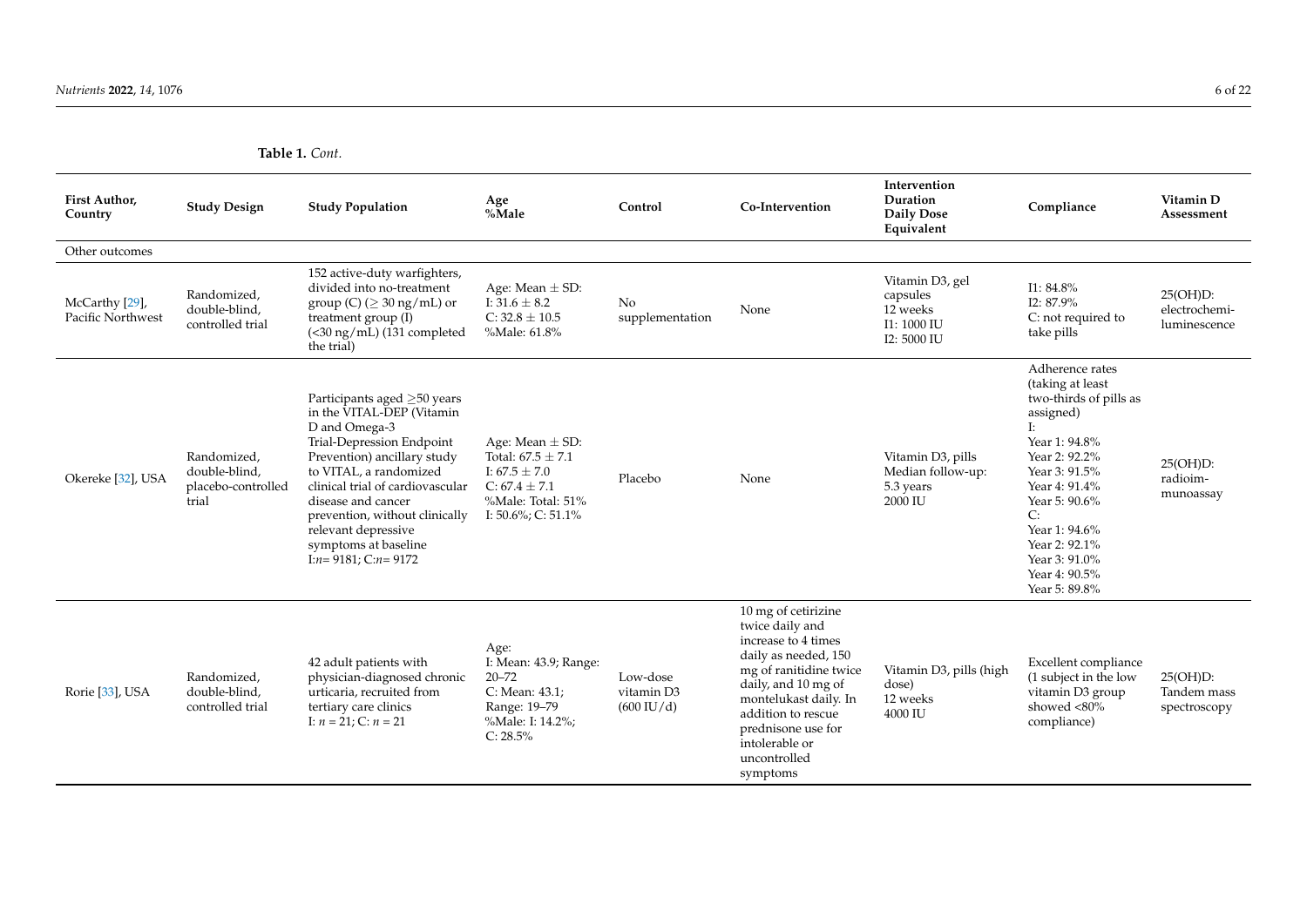| <b>First Author</b> ,<br>Country | <b>Study Design</b>                                         | <b>Study Population</b>                                                                                                                                                                                                                                                                                                                                                | Age<br>%Male                                                                                                                                                                                                                                         | Control                                                                                        | Co-Intervention           | Intervention<br>Duration<br><b>Daily Dose</b><br>Equivalent                                                                                   | Compliance            | Vitamin D<br>Assessment                                   |
|----------------------------------|-------------------------------------------------------------|------------------------------------------------------------------------------------------------------------------------------------------------------------------------------------------------------------------------------------------------------------------------------------------------------------------------------------------------------------------------|------------------------------------------------------------------------------------------------------------------------------------------------------------------------------------------------------------------------------------------------------|------------------------------------------------------------------------------------------------|---------------------------|-----------------------------------------------------------------------------------------------------------------------------------------------|-----------------------|-----------------------------------------------------------|
| Zhu [36], China                  | Randomized,<br>placebo-controlled<br>trial                  | 158 patients with with<br>$25(OH)D \le 75$ nmol/L and<br>depression with tied anxiety<br>symptoms recruited through<br>advertisements, assessed by<br>the Mini-International<br>Neuropsychiatric Interview<br>to confirm the diagnosis of<br>major depressive disorders<br>(106 completed the trial:<br>I: $n = 62$ ; C: $n = 44$ )                                    | Age: Mean $\pm$ SD<br>I: $46.3 \pm 9.7$<br>C: $43.3 \pm 13.7$<br>%Male: I: 29%;<br>$C: 22.7\%$                                                                                                                                                       | Placebo                                                                                        | Fish oil (current intake) | Vitamin D (unclear),<br>per os<br>6 months<br>1600 IU                                                                                         | NR                    | $25(OH)D$ :<br>commercial<br>radioim-<br>munoassay<br>kit |
| Kerley [26],<br>Ireland          | Randomized,<br>double-blind,<br>placebo-controlled<br>trial | 26 Caucasian adults with<br>OSA recruited from a sleep<br>clinic<br>(19 completed the trial: 15 on<br>CPAP therapy and 4 CPAP<br>naïve: I: $n = 10$ ; C: $n = 9$ )                                                                                                                                                                                                     | Age:<br>I: Range: 42-71<br>Mean $\pm$ SD: 56 $\pm$ 10<br>C: Range: 32-68<br>Mean $\pm$ SD: 52 $\pm$ 13<br>%Male: I: 89%; C:<br>60%                                                                                                                   | Placebo, capsule                                                                               | None                      | Vitamin D3: Capsule<br>15 weeks<br>4000 IU                                                                                                    | 93% in both<br>groups | Total 25(OH)D:<br>Architect<br>25(OH)D<br><b>CMIA</b>     |
| Sharifan [34], Iran              | Randomized,<br>triple-blind,<br>placebo-controlled<br>trial | 29 staff and students of a<br>university, aged 30-50 years,<br>with vitamin D deficiency<br>$(<$ 30 ng/mL), abdominal<br>obesity (waist circumference<br>( $\geq$ 94 cm for men and $\geq$ 80 cm<br>for women), and symptoms<br>of insomnia (according to<br>validated Insomnia Severity<br>Index)<br>Milk: I: $n = 8$ ; C: $n = 8$<br>Yogurt: I: $n = 7$ ; C: $n = 6$ | Age: Mean $\pm$ SD:<br>$43.2 \pm 6.59$<br>Milk group: I: 39.5 $\pm$<br>6.23; C: $44.5 \pm 5.63$<br>Yogurt group: I:<br>$47.42 \pm 6.8$ ;<br>C: $41.5 \pm 5.99$<br>%Male:<br>Milk group: $I: 20\%$ ;<br>C: 80%<br>Yogurt group: I:<br>57.1%; C: 42.8% | Simple low-fat<br>milk $(200 \text{ mL}/\text{day})$<br>Simple low-fat<br>yogurt $(150 g/day)$ | None                      | I1: Vitamin<br>D3-fortified low-fat<br>milk containing<br>1500 IU Nan<br>I2: Vitamin<br>D3-fortified low-fat<br>yogurt<br>10 weeks<br>1500 IU | NR                    | $25(OH)D$ :<br>commercial<br><b>ELISA</b> kits            |
| Wali [35], KSA                   | Randomized,<br>double-blind,<br>placebo-controlled<br>trial | 35 patients with primary RLS<br>identified based on the RLS<br>diagnostic criteria of the<br>IRLSSG and recruited from<br>the Sleep Medicine and<br>Research Center<br>I: $n = 17$ ; C: $n = 18$                                                                                                                                                                       | Age: Mean $\pm$ SD<br>I: $42.7 \pm 4.7$<br>C: $42.4 \pm 5.5$<br>%Male: I: 64.7%;<br>$C: 72.2\%$                                                                                                                                                      | Placebo                                                                                        | None                      | Vitamin D3, per os<br>12 weeks<br>7142.85 IU                                                                                                  | 100%                  | <b>NR</b>                                                 |
|                                  | Sleep problems as adverse events of VDS                     |                                                                                                                                                                                                                                                                                                                                                                        |                                                                                                                                                                                                                                                      |                                                                                                |                           |                                                                                                                                               |                       |                                                           |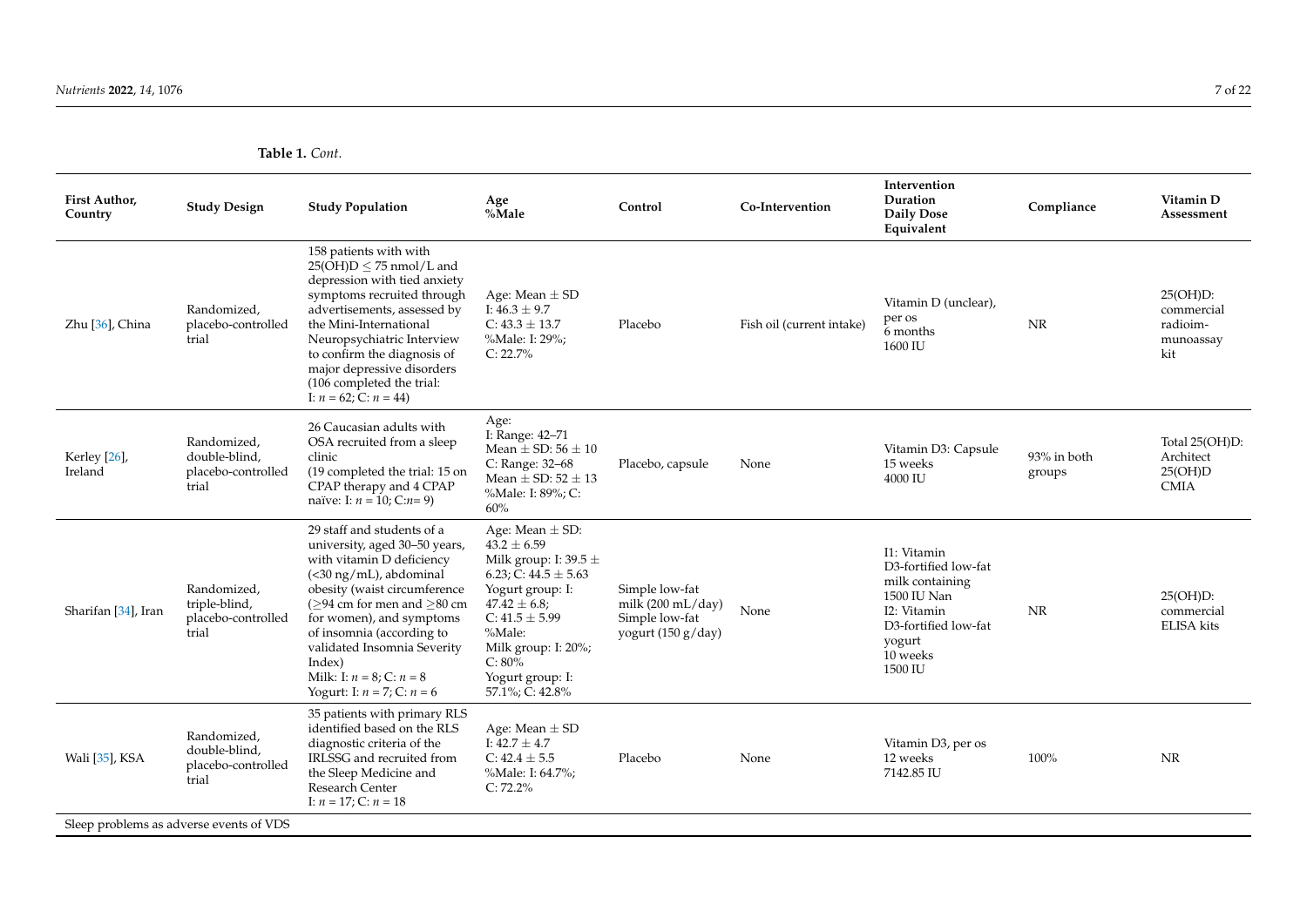| First Author,<br>Country           | <b>Study Design</b>                                                                                           | <b>Study Population</b>                                                                                                                                                                                                                                                                                                                | Age<br>%Male                                                                                                            | Control | Co-Intervention                                                                                                                                                                                                   | Intervention<br>Duration<br><b>Daily Dose</b><br>Equivalent                 | Compliance | Vitamin D<br>Assessment                                                              |
|------------------------------------|---------------------------------------------------------------------------------------------------------------|----------------------------------------------------------------------------------------------------------------------------------------------------------------------------------------------------------------------------------------------------------------------------------------------------------------------------------------|-------------------------------------------------------------------------------------------------------------------------|---------|-------------------------------------------------------------------------------------------------------------------------------------------------------------------------------------------------------------------|-----------------------------------------------------------------------------|------------|--------------------------------------------------------------------------------------|
| de Koning [24], the<br>Netherlands | Randomized,<br>double-blind.<br>placebo-controlled<br>trial                                                   | 155 community-dwelling<br>older people, aged 60-80<br>years, recruited from the<br>general population or<br>through general practitioners,<br>with depressive symptoms,<br>and serum 25(OH)D between<br>15 and 50 nmol/L during<br>October-March or between<br>15 and 70 nmol/L during<br>April–September<br>I: $n = 77$ : C: $n = 78$ | Age: Median [IQR]<br>I: 67.8 [65.4-71.7] C:<br>67.3 [63.4-72.0]<br>%Male: I: 41.6%;<br>$C: 43.6\%$                      | Placebo | Calcium tablet of<br>500 mg/day in case of<br>$<$ 2 dairy<br>consumptions/day<br>Participants were<br>allowed to take a<br>(multi)VDS with a<br>maximum of<br>$400$ IU/day in<br>addition to the study<br>tablets | Vitamin D3, tablet<br>12 months<br>1200 IU                                  | 87.10%     | 25(OH)D:<br>liquid chro-<br>matography<br>followed by<br>tandem mass<br>spectrometry |
| Mohammadpour<br>$[31]$ , Iran      | Randomized,<br>double-blind,<br>placebo-controlled<br>trial                                                   | 62 children with ADHD<br>(based on DSM-IV criteria),<br>aged 5-12 years, referred<br>from psychiatric centers,<br>without psychiatric nor<br>neurologic comorbidities (54<br>completed the trial: I: $n = 25$ ;<br>$C: n = 29$                                                                                                         | Age: Mean $\pm$ SD:<br>Total: $7.87 \pm 1.61$<br>I: $7.70 \pm 1.77$<br>$C: 8.03 \pm 1.44$<br>%Male: I: 71%;<br>C: 77.4% | Placebo | Methylphenidate                                                                                                                                                                                                   | Vitamin D (unclear),<br>tablet<br>8 weeks<br>2000 IU                        | 100%       | 25(OH)D3:<br>chemilumines-<br>cence                                                  |
|                                    | Opportunistic addition to a randomized, controlled trial                                                      |                                                                                                                                                                                                                                                                                                                                        |                                                                                                                         |         |                                                                                                                                                                                                                   |                                                                             |            |                                                                                      |
| Other outcomes                     |                                                                                                               |                                                                                                                                                                                                                                                                                                                                        |                                                                                                                         |         |                                                                                                                                                                                                                   |                                                                             |            |                                                                                      |
| Slow [37], New<br>Zealand          | Opportunistic<br>addition to an<br>established<br>randomized,<br>double-blind.<br>placebo-controlled<br>trial | 322 healthy adults already<br>participating in the vitamin<br>D and acute respiratory<br>infections study (VIDARIS)<br>staff or students recruited<br>from a University.<br>(308 completed the trial:<br>I: $n = 147$ ; C: $n = 146$ )                                                                                                 | Age: Range: 18-67<br>Mean $\pm$ SD:<br>I: $47 \pm 10$<br>$C: 48 \pm 10$<br>%Male: I: 25%;<br>C: 25%                     | Placebo | None                                                                                                                                                                                                              | Vitamin D3, per os<br>18 months<br>6557.37 for 2 months.<br>then 3278.68 IU | NR         | <b>NR</b>                                                                            |
| Pre-post study                     |                                                                                                               |                                                                                                                                                                                                                                                                                                                                        |                                                                                                                         |         |                                                                                                                                                                                                                   |                                                                             |            |                                                                                      |
| Sleep quality                      |                                                                                                               |                                                                                                                                                                                                                                                                                                                                        |                                                                                                                         |         |                                                                                                                                                                                                                   |                                                                             |            |                                                                                      |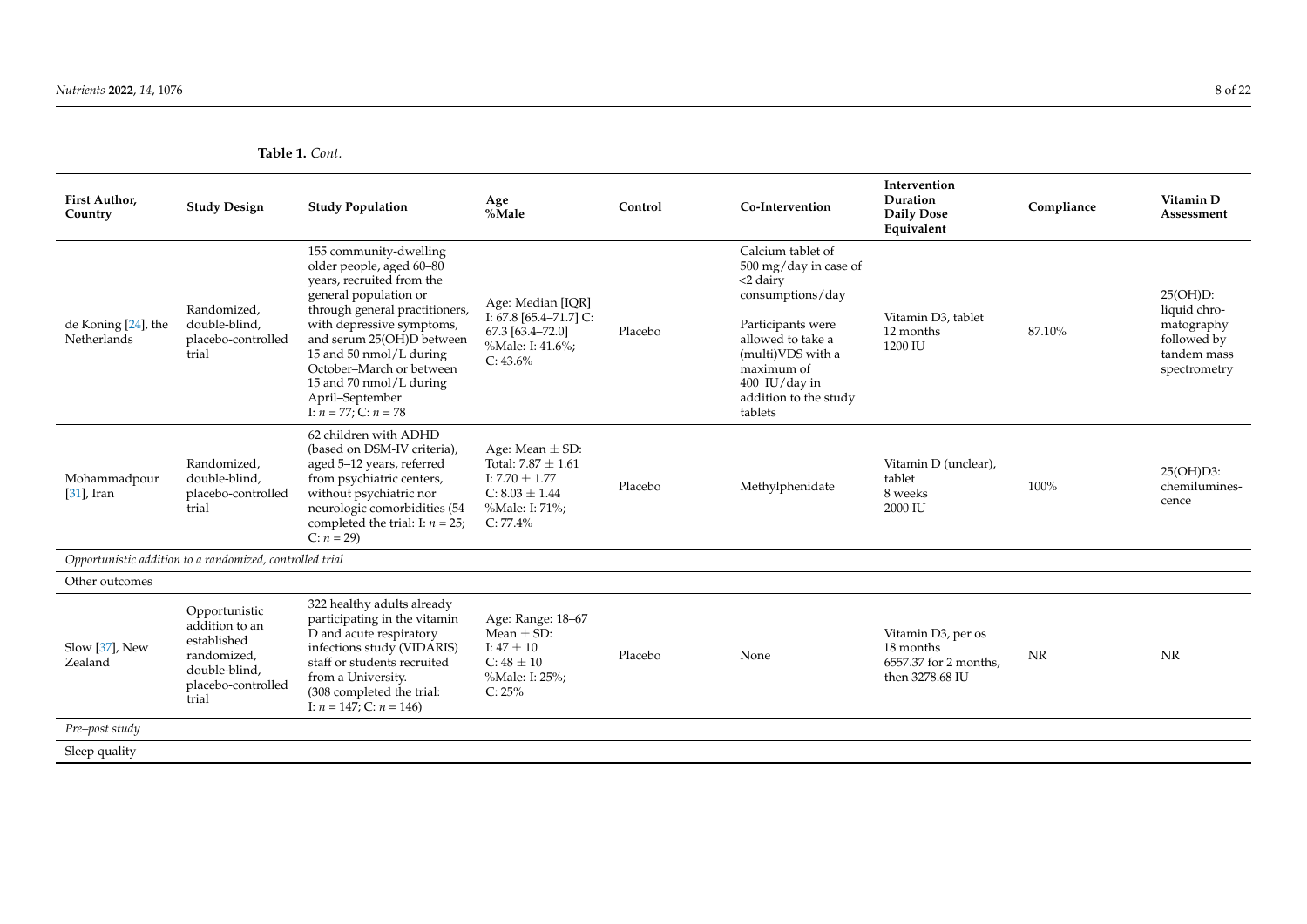| First Author,<br>Country | <b>Study Design</b>                                                                               | <b>Study Population</b>                                                                                                                                                                                                                                                                                                              | Age<br>%Male                                                                                                        | Control                                                 | Co-Intervention | Intervention<br>Duration<br><b>Daily Dose</b><br>Equivalent                                                                                                                                           | Compliance | Vitamin D<br>Assessment                                                |
|--------------------------|---------------------------------------------------------------------------------------------------|--------------------------------------------------------------------------------------------------------------------------------------------------------------------------------------------------------------------------------------------------------------------------------------------------------------------------------------|---------------------------------------------------------------------------------------------------------------------|---------------------------------------------------------|-----------------|-------------------------------------------------------------------------------------------------------------------------------------------------------------------------------------------------------|------------|------------------------------------------------------------------------|
| Eshaghi [39], Iran       | Pre-post study                                                                                    | 42 elderly women referred to<br>a sports counseling center,<br>with a $PSQI > 11$ , without<br>sleep apnea, not smoking,<br>and not taking hypnotic<br>drugs (36 completed the trial)                                                                                                                                                | Age: Range: 60-70<br>%Male: 0%                                                                                      | No<br>supplementation<br>(habitual daily<br>activities) |                 | Vitamin D (unclear)<br>8 weeks<br>1000 IU                                                                                                                                                             | NR         | <b>NR</b>                                                              |
| Other outcomes           |                                                                                                   |                                                                                                                                                                                                                                                                                                                                      |                                                                                                                     |                                                         |                 |                                                                                                                                                                                                       |            |                                                                        |
| Guler [40], Turkey       | Pre-post study                                                                                    | Cases: 60 patients with ASD<br>according to DSM V criteria,<br>aged between 4 and 10 years<br>Controls: 60 age- and<br>sex-matched apparently<br>healthy children                                                                                                                                                                    | Age: Mean $\pm$ SD:<br>Cases: $7.10 \pm 1.50$<br>Controls: $6.93 \pm 1.59$<br>%Male: Cases: 73.3%;<br>Controls: 65% |                                                         |                 | Vitamin D2<br>3 months<br>Vitamin D according to<br>deficiency level:<br>I1: Participants with<br>$25(OH)D$ :<br>20-29 ng/mL: 5000 IU<br>I2: Participants with<br>$25(OH)D < 20$ ng/mL:<br>7142.86 IU | NR         | $25(OH)D$ :<br>radioim-<br>munoassay<br>using<br>commercial<br>kits    |
| Arico [38], Italy        | Pre-post study                                                                                    | 5 patients with RLS recruited<br>from a sleep center                                                                                                                                                                                                                                                                                 | Age: NR<br>%Male: 0%                                                                                                | Self                                                    | None            | Vitamin D3 (unclear)<br>6 months<br><b>NR</b>                                                                                                                                                         | <b>NR</b>  | <b>NR</b>                                                              |
|                          | Pre-post study, analyzed retrospectively as a case series                                         |                                                                                                                                                                                                                                                                                                                                      |                                                                                                                     |                                                         |                 |                                                                                                                                                                                                       |            |                                                                        |
| Sleep quality            |                                                                                                   |                                                                                                                                                                                                                                                                                                                                      |                                                                                                                     |                                                         |                 |                                                                                                                                                                                                       |            |                                                                        |
| Huang [42], USA          | Pre-post study,<br>analyzed<br>retrospectively as a<br>case series by<br>medical record<br>review | 46 veterans with multiple<br>areas of chronic pain and low<br>serum $25(OH)D$ (<30 ng/mL)<br>at baseline recruited from a<br>major Veterans Affairs<br>Medical Center, divided into<br>vitamin D (1) INS: 25(OH)D:<br>20-29 ng/mL; and (2) DEF:<br>25(OH)D: <20 ng/mL<br>(28 completed the trial:<br>INS: $n = 15$ ; DEF: $n = 13$ ) | Age: Mean $\pm$ SD:<br>$46.2 \pm 10.8$<br>%Male: 64.3%                                                              | Self                                                    | None            | INS: Vitamin D3:<br>per os<br>DEF: Vitamin D2:<br>per os<br>12 weeks<br><b>INS: 1200 IU</b><br>DEF: 7142.85 IU                                                                                        | <b>NR</b>  | 25(OH)D:<br>liquid<br>chromatography-<br>mass<br>spectrometry<br>assay |

<span id="page-9-0"></span>I: intervention; C: control; PSQI: Pittsburgh Sleep Quality Index; OSA: obstructive sleep apnea; NR: not reported; INS: insufficient; DEF: deficient; VDS: vitamin D supplementation; 25(OH)D: 25-hydroxyvitamin D; SD: Standard Deviation; IU: International Unit; CPAP: Continuous Positive Airways Pressure; CMIA: Chemiluminescent Microparticle Immunoassay; ELISA: Enzyme-Linked Immunosorbent Assay; RLS: restless legs syndrome; IRLSSG: International Restless Legs Syndrome Study Group; DSM: Diagnostic and Statistical Manual of Mental Disorders; ADHD: Attention Deficit Hyperactivity Disorder; IQR: Interquartile Range; ASD: Autism Spectrum Disorder.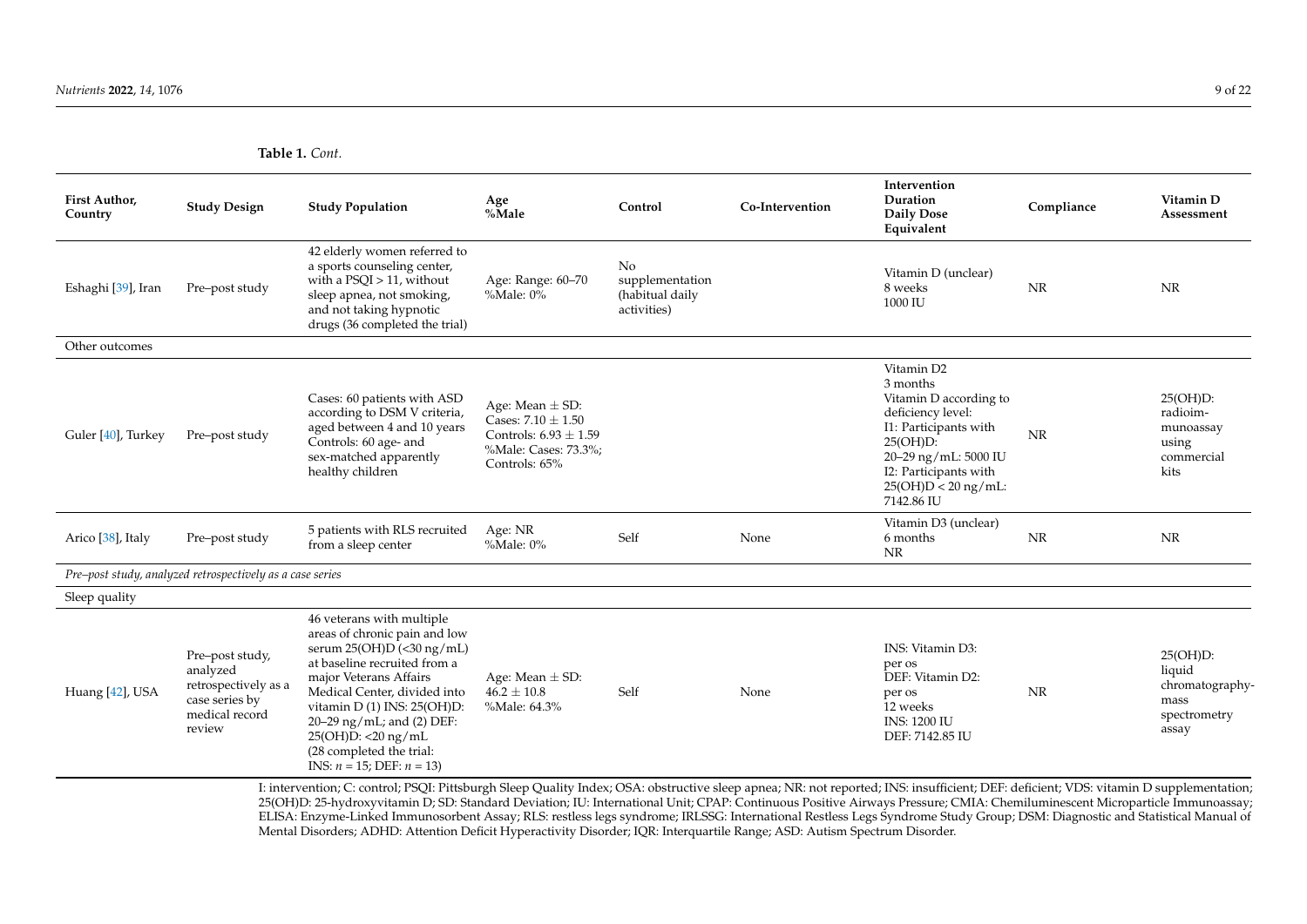## *3.3. Assessment of Risk of Bias 3.3. Assessment of Risk of Bias*

The assessment of the risk of bias of included studies is presented in Figure 2. Re-The assessment of the risk of bias of included studies is presented in Figure 2. [Re](#page-11-0)garding RCTs, the risk of bias was low, except for the study by Zhu et al. [\[36\]](#page-22-0). As for garding RCTs, the risk of bias was low, except for the study by Zhu et al. [36]. As for nonnon-randomized trials, measurement of exposure was unclear in the studies conducted by Arico et al. [\[38\]](#page-22-2), Eshaghi et al. [\[39\]](#page-22-5), and Maheshwari et al. [\[41\]](#page-22-3). Finally, risk of bias regarding incomplete follow-up was high in the studies carried out by Arico et al. [\[38\]](#page-22-2) and ing incomplete follow-up was high in the studies carried out by Arico et al. [38] and Huang et al. [\[42\]](#page-22-4). Huang et al. [42].

| First Author, Year      | Random sequence generation<br>selection bias | Allocation concealment<br>selection bias | personnel (performance bias)<br>Blinding of participants and | assessment (detection bias)<br>Blinding of outcome | Incomplete outcome data<br>attrition bias) | Selective reporting (reporting<br>bias) | Other bias |
|-------------------------|----------------------------------------------|------------------------------------------|--------------------------------------------------------------|----------------------------------------------------|--------------------------------------------|-----------------------------------------|------------|
| de Koning, 2019 [24]    | ٠                                            | ٠                                        | ٠                                                            | ٠                                                  | ٠                                          | ٠                                       | ٠          |
| Ghaderi, 2017 [25]      | ٠                                            | ٠                                        | ٠                                                            | ٠                                                  | ٠                                          | ٠                                       | ٠          |
| Kerley, 2017 [26]       | ٠                                            | ٠                                        | ٠                                                            | ٠                                                  | ٠                                          | ٠                                       | ۰          |
| Majid, 2018 [27]        | ٠                                            | ٠                                        | ٠                                                            | ٠                                                  | ٠                                          | ٠                                       | ۰          |
| Mason, 2016 [28]        | ٠                                            | ٠                                        | ۰                                                            | ٠                                                  | ٠                                          | ٠                                       | ۰          |
| McCarthy, 2019 [29]     | ٠                                            | ٠                                        | ٠                                                            | ٠                                                  | ٠                                          | ٠                                       | ۰          |
| Mirzaei, 2018 [30]      | ۰                                            | ٠                                        | ۰                                                            | ۰                                                  | ۰                                          | ۰                                       | ٠          |
| Mohammadpour, 2018 [31] | ٠                                            | ?                                        | ٠                                                            | ٠                                                  | ٠                                          | ٠                                       | ۰          |
| Okereke, 2020 [32]      | ۰                                            | ?                                        | ٠                                                            | ٠                                                  | ٠                                          | ٠                                       | ۰          |
| Rorie, 2014 [33]        |                                              | ?                                        |                                                              | ٠                                                  |                                            | ٠                                       | ♦          |
| Sharifan, 2020 [34]     |                                              | ٠                                        |                                                              | ٠                                                  |                                            | ٠                                       | ٠          |
| Slow, 2014 [37]         | ٠                                            | ٠                                        | ۰                                                            | ٠                                                  | ۰                                          | ٠                                       | ٠          |
| Wali, 2019 [35]         | ٠                                            | ٠                                        | ٠                                                            | ٠                                                  | ٠                                          | ♦                                       | ٠          |
| Zhu, 2020 [36]          | ?                                            | ?                                        | ?                                                            | ?                                                  |                                            | ٠                                       | ٠          |
| ۰<br>Low risk of bias   | ?                                            | (a)                                      | Unclear risk of bias                                         |                                                    | High risk of bias                          |                                         |            |

**Figure 2.** *Cont.*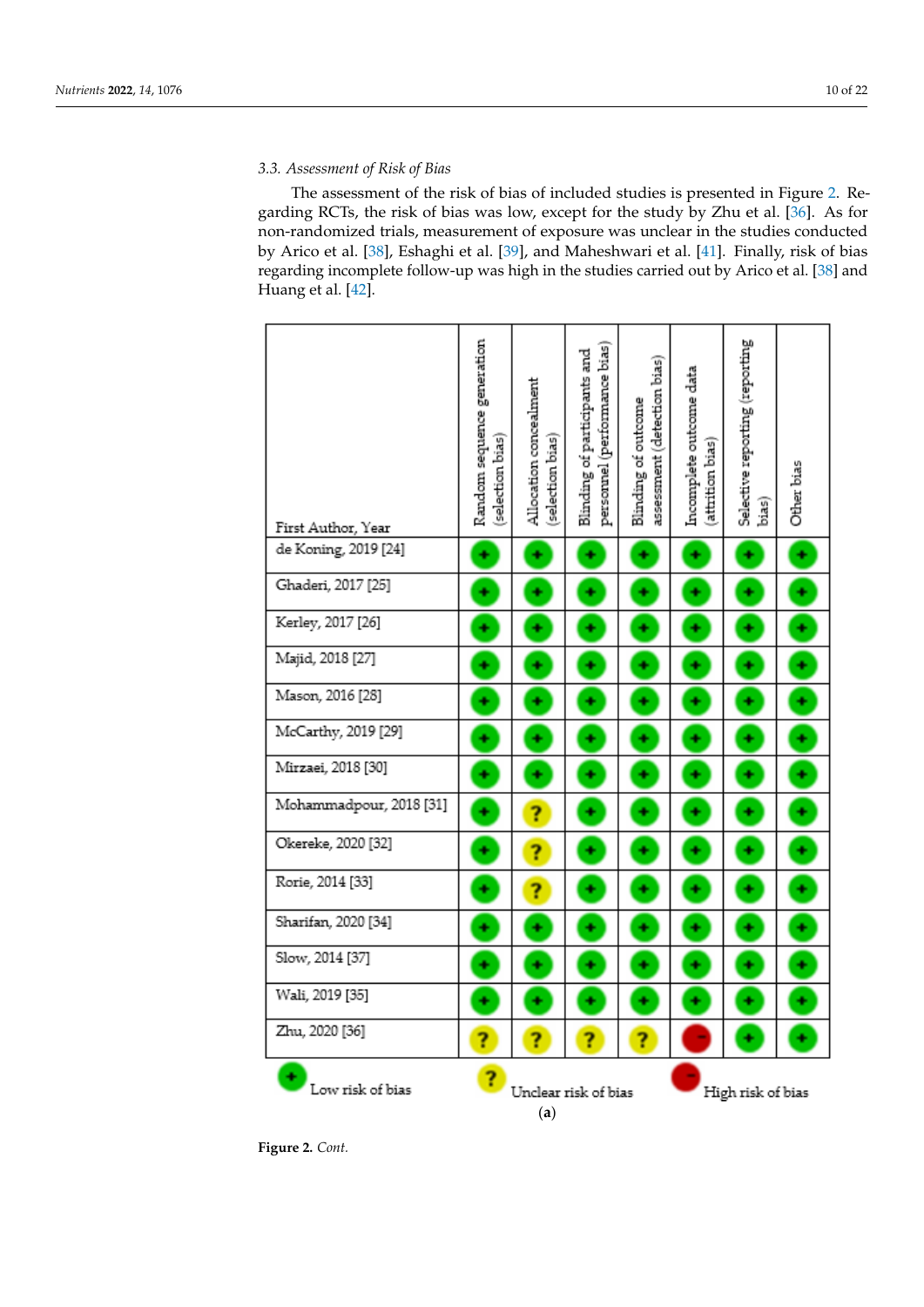<span id="page-11-0"></span>

|                       | appropriate eligibility criteria<br>Failure to develop and apply | Flawed measurement of exposure | Flawed measurement of outcome | Failure to adequately control<br>confounding | Incomplete follow-up |  |
|-----------------------|------------------------------------------------------------------|--------------------------------|-------------------------------|----------------------------------------------|----------------------|--|
| First Author, Year    |                                                                  |                                |                               |                                              |                      |  |
| Arico, 2014 [38]      | ?                                                                | ?                              |                               |                                              |                      |  |
| Maheshwari, 2019 [41] | ?                                                                | ?                              |                               |                                              |                      |  |
| Eshaghi, 2020 [39]    |                                                                  |                                |                               |                                              |                      |  |
| Guler, 2016 [40]      |                                                                  |                                |                               |                                              |                      |  |
| Huang, 2013 [42]      |                                                                  |                                | ۰                             |                                              |                      |  |
| ٠<br>Low risk of bias |                                                                  | High risk of bias              |                               |                                              |                      |  |

Figure 2. Risk of bias of included studies. (a). Risk of bias of included randomized controlled trials. (**b**). Risk of bias of included non-randomized studies [24–42]. (**b**). Risk of bias of included non-randomized studies [\[24](#page-21-11)[–42\]](#page-22-4).

Findings from the included studies are presented in Table 2. Findings from the included studies are presented in Table [2.](#page-16-0)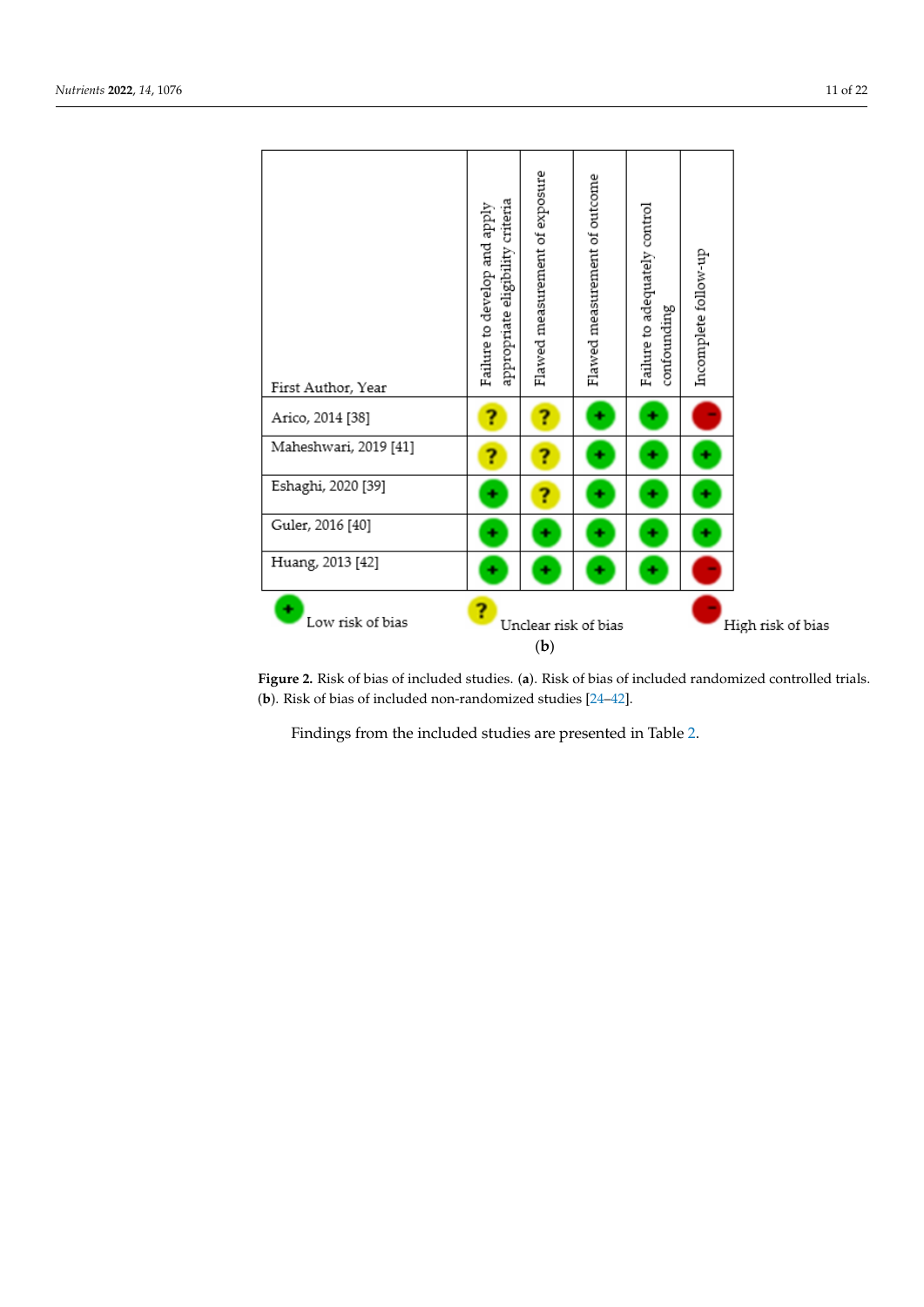| <b>First Author, Country</b> | <b>Outcomes Evaluated and</b><br>Assessment                                                                                                                                                                                                                                                         | Baseline 25OHD Level                                                                | Endline 25OHD Level                                                                                         | <b>Baseline Outcomes</b>                                                                                                                                                                                                                                                                                                                                                                                                                                                                                                                                                                                                                                                                                                                                                                                                                                                                                                         | <b>Endline Outcomes</b>                                                                                                                                                                                                                                                                                                                                                                                                                                                                                                                                                                                                                                                                                                                                                                                                                                                                                                                                                                                                      | Conclusion                                                                                                                                                                                                                         |
|------------------------------|-----------------------------------------------------------------------------------------------------------------------------------------------------------------------------------------------------------------------------------------------------------------------------------------------------|-------------------------------------------------------------------------------------|-------------------------------------------------------------------------------------------------------------|----------------------------------------------------------------------------------------------------------------------------------------------------------------------------------------------------------------------------------------------------------------------------------------------------------------------------------------------------------------------------------------------------------------------------------------------------------------------------------------------------------------------------------------------------------------------------------------------------------------------------------------------------------------------------------------------------------------------------------------------------------------------------------------------------------------------------------------------------------------------------------------------------------------------------------|------------------------------------------------------------------------------------------------------------------------------------------------------------------------------------------------------------------------------------------------------------------------------------------------------------------------------------------------------------------------------------------------------------------------------------------------------------------------------------------------------------------------------------------------------------------------------------------------------------------------------------------------------------------------------------------------------------------------------------------------------------------------------------------------------------------------------------------------------------------------------------------------------------------------------------------------------------------------------------------------------------------------------|------------------------------------------------------------------------------------------------------------------------------------------------------------------------------------------------------------------------------------|
| Randomized, controlled trial |                                                                                                                                                                                                                                                                                                     |                                                                                     |                                                                                                             |                                                                                                                                                                                                                                                                                                                                                                                                                                                                                                                                                                                                                                                                                                                                                                                                                                                                                                                                  |                                                                                                                                                                                                                                                                                                                                                                                                                                                                                                                                                                                                                                                                                                                                                                                                                                                                                                                                                                                                                              |                                                                                                                                                                                                                                    |
| Sleep quality                |                                                                                                                                                                                                                                                                                                     |                                                                                     |                                                                                                             |                                                                                                                                                                                                                                                                                                                                                                                                                                                                                                                                                                                                                                                                                                                                                                                                                                                                                                                                  |                                                                                                                                                                                                                                                                                                                                                                                                                                                                                                                                                                                                                                                                                                                                                                                                                                                                                                                                                                                                                              |                                                                                                                                                                                                                                    |
| Ghaderi [25], Iran           | Sleep quality: PSQI                                                                                                                                                                                                                                                                                 | I: $13.9 \pm 4.5$<br>$C: 13.5 \pm 4.5$<br>(NS difference between I<br>and $C$ )     | I: $22.0 \pm 7.5$ (sig. increase)<br>C: $13.1 \pm 5.9$                                                      | I: $6.0 \pm 2.3$<br>C: $6.6 \pm 2.2$                                                                                                                                                                                                                                                                                                                                                                                                                                                                                                                                                                                                                                                                                                                                                                                                                                                                                             | I: $4.5 \pm 2.2$ (sig. decrease)<br>$C: 6.4 \pm 3.0$                                                                                                                                                                                                                                                                                                                                                                                                                                                                                                                                                                                                                                                                                                                                                                                                                                                                                                                                                                         | PSQI sig. decreased in VDS I group<br>compared with C group $(-1.5 \pm 2.2 \text{ vs.})$<br>$-0.2 \pm 2.3$                                                                                                                         |
| Maheshwari [41], NR          | Sleep quality: PSQI                                                                                                                                                                                                                                                                                 | NR                                                                                  | NR                                                                                                          | $\ensuremath{\text{NR}}\xspace$                                                                                                                                                                                                                                                                                                                                                                                                                                                                                                                                                                                                                                                                                                                                                                                                                                                                                                  | t-test: 2.965; CI: 1.8312-6.8341; $p =$<br>0.004 (sig. differences before and<br>after VDS)                                                                                                                                                                                                                                                                                                                                                                                                                                                                                                                                                                                                                                                                                                                                                                                                                                                                                                                                  | VDS improves sleep in patients with<br>chronic low back pain                                                                                                                                                                       |
| Majid [27], Iran             | Sleep quality: PSQI<br>Sleep duration<br>Sleep latency<br>Sleep efficiency: real sleep<br>duration from the whole<br>time passed in bed<br>Sleep disturbances<br>Use of sleep medications<br>Daytime dysfunction:<br>experiencing problems<br>resulted by sleeplessness<br>Subjective sleep quality | I: $25.00 \pm 8.95$<br>$C: 27.60 \pm 8.30$<br>(NS difference between I<br>and $C$ ) | I: $37.69 \pm 12.25$<br>C: $27.97 \pm 7.46$<br>(sig. increase in I, and sig.<br>difference between I and C) | PSQI (score) (NS difference<br>between I and C)<br>I: $9.45 \pm 2.44$<br>C: $10.51 \pm 3.14$<br>Sleep duration (hour) (sig. higher<br>in I compared with C)<br>I: $5.83 \pm 1.15$<br>$C: 5.22 \pm 1.54$<br>Sleep latency (minute) (NS<br>difference between I and C)<br>I: $49.88 \pm 38.99$<br>$C: 65.00 \pm 47.54$<br>Sleep efficiency (%) (NS<br>difference between I and C)<br>I: $82.58 \pm 9.93$<br>C: $78.20 \pm 12.90$<br>Sleep disturbances (score) (NS<br>difference between I and C)<br>I: $1.23 \pm 0.47$<br>C: $1.40 \pm 0.78$<br>Use of sleep medications (time<br>per week) (NS difference between<br>$\tilde{I}$ and $\tilde{C}$ )<br>I: $2.07 \pm 1.92$<br>$C: 0.77 \pm 1.02$<br>Day time dysfunction (score) (NS<br>difference between I and C)<br>I: $1.57 \pm 0.99$<br>C: $1.17 \pm 0.93$<br>Subjective sleep quality (score)<br>(NS difference between I and C)<br>I: $1.68 \pm 0.77$<br>$C: 1.57 \pm 0.62$ | PSQI (score) (sig. lower in I<br>compared with C)<br>I: $6.75 \pm 2.97$ (sig. decrease)<br>$C: 9.73 \pm 3.04$<br>Sleep duration (hour) (sig. higher<br>in I compared with C)<br>I: $6.50 \pm 1.49$<br>$C: 5.21 \pm 1.44$<br>Sleep latency (minute) (sig. lower<br>in I compared with C)<br>I: $33.18 \pm 27.91$<br>C: $58.57 \pm 36.81$<br>Sleep efficiency (%) (NS<br>difference between I and C)<br>I: $86.97 \pm 11.39$ (sig. decrease)<br>$C: 80.89 \pm 11.46$<br>Sleep disturbances (score) (NS<br>difference between I and C)<br>I: $1.14 \pm 0.46$ (NS)<br>C: $1.41 \pm 0.65$ (NS)<br>Use of sleep medications (time<br>per week) (NS difference between<br>$\hat{I}$ and $\hat{C}$ )<br>I: $1.07 \pm 0.94$ (sig. decrease)<br>$C: 1.20 \pm 0.99$<br>Day time dysfunction (score) (NS<br>difference between I and C)<br>I: $0.70 \pm 0.96$ (sig. decrease)<br>$C: 0.75 \pm 0.98$<br>Subjective sleep quality (score)<br>(sig. lower in I compared with C)<br>I: $1.18 \pm 0.62$ (sig. decrease)<br>C: $1.46 \pm 0.58$ | Reduced PSQI (improved sleep score),<br>reduced sleep latency, increased sleep<br>duration, and subjective sleep quality<br>with VDS.<br>NS difference in sleep efficiency, sleep<br>disturbances, and use of sleep<br>medications |

## **Table 2.** Results of included studies.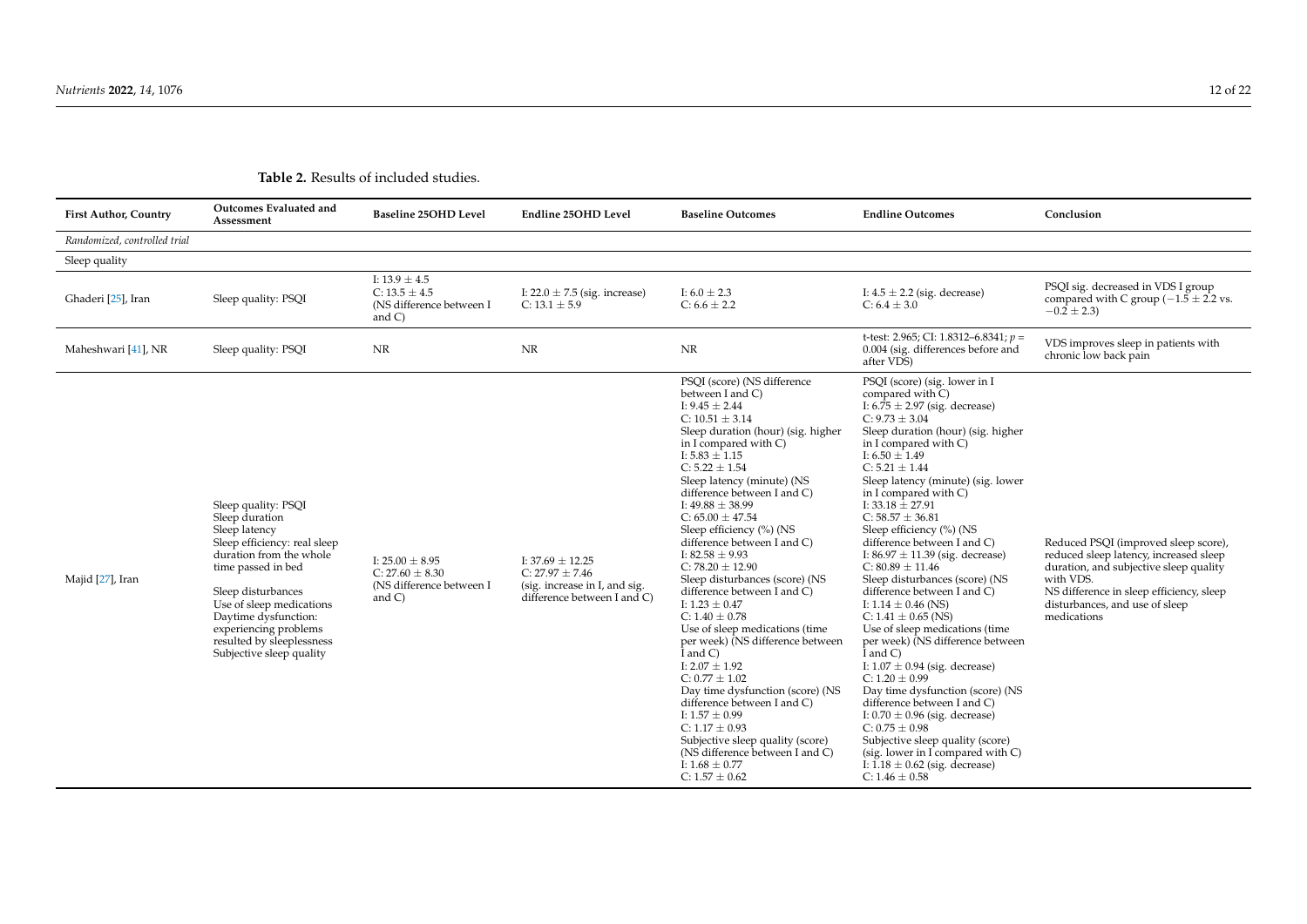| <b>First Author, Country</b>        | <b>Outcomes Evaluated and</b><br>Assessment                                                                                                                                                                                          | <b>Baseline 25OHD Level</b>                                                                                    | <b>Endline 25OHD Level</b>                                                                                                 | <b>Baseline Outcomes</b>                                      | <b>Endline Outcomes</b>                                                   | Conclusion                                                                                                                                                                                                                                                                                                                                                                                                                                                                                                                                                                                                                                                                                                                                                                                                                 |
|-------------------------------------|--------------------------------------------------------------------------------------------------------------------------------------------------------------------------------------------------------------------------------------|----------------------------------------------------------------------------------------------------------------|----------------------------------------------------------------------------------------------------------------------------|---------------------------------------------------------------|---------------------------------------------------------------------------|----------------------------------------------------------------------------------------------------------------------------------------------------------------------------------------------------------------------------------------------------------------------------------------------------------------------------------------------------------------------------------------------------------------------------------------------------------------------------------------------------------------------------------------------------------------------------------------------------------------------------------------------------------------------------------------------------------------------------------------------------------------------------------------------------------------------------|
| Mason [28], USA                     | Sleep quality: PSQI                                                                                                                                                                                                                  | NR                                                                                                             | NR                                                                                                                         | NR                                                            | NR                                                                        | NS change in overall sleep quality<br>between VDS I and C groups<br>A greater magnitude of change in serum<br>25(OH)D was associated with an<br>increased need to take medications to<br>sleep and overall worse sleep quality<br>Deterioration in total PSQI among<br>women who became vitamin D replete<br>$(\geq 32 \text{ ng/mL})$ compared with those who<br>remained <32 ng/mL (despite VDS)<br>VDS of 2000 IU/d may result in overall<br>worse sleep quality for postmenopausal<br>women with low circulating vitamin D<br>undergoing weight loss                                                                                                                                                                                                                                                                   |
| Mirzaei [30], Iran                  | Sleep quality: PSQI                                                                                                                                                                                                                  | I: $11.4 \pm 6.7$<br>$C: 13.4 \pm 7.3$                                                                         | I: 33.5 $\pm$ 12.2 (sig. higher in I<br>compared with C)<br>C: $13.3 \pm 7.2$                                              | I: $10 \pm 3.3$<br>C: $10.75 \pm 4.4$                         | I: $6.2 \pm 2.2$<br>C: $8.2 \pm 3.7$ (sig. lower in I<br>compared with C) | Considerable improvements were<br>observed in the PSQI score of the both<br>study groups; yet there was a sig. greater<br>decrease in mean PSOI score in the I<br>compared with C group                                                                                                                                                                                                                                                                                                                                                                                                                                                                                                                                                                                                                                    |
| Other outcomes                      |                                                                                                                                                                                                                                      |                                                                                                                |                                                                                                                            |                                                               |                                                                           |                                                                                                                                                                                                                                                                                                                                                                                                                                                                                                                                                                                                                                                                                                                                                                                                                            |
| McCarthy [29], Pacific<br>Northwest | Sleep-related impairment:<br><b>Ouestions from the National</b><br>Institutes of Health<br>Patient-Reported Outcomes<br>Measurement Information<br>System                                                                            | $I1: 22.2 \pm 5.0$<br>$I2: 22.9 \pm 4.7$<br>$C: 37.8 \pm 5.6$                                                  | $I1: 30.80 \pm 10.0$<br>I2: $40.15 \pm 7.5$ (sig. higher in<br>I2 compared with I1 and C)<br>C: $34.\overline{46} \pm 9.9$ | I1: $53.0 \pm 7.0$<br>I2: $48.3 \pm 9.5$<br>$C: 51.5 \pm 7.0$ | $11:49.5 \pm 9.5$<br>I2: $45.2 \pm 8.4$<br>$C: 49.3 \pm 8.2$              | Statistically significant improvements<br>seen across groups and over time                                                                                                                                                                                                                                                                                                                                                                                                                                                                                                                                                                                                                                                                                                                                                 |
| Okereke [32], USA                   | Sleep difficulty (sleep<br>problems) as specific<br>depressive feature<br>(item-level symptom) from<br>the 8 item Patient Health<br>Ouestionnaire depression<br>scale: Trouble falling or<br>staying asleep, or sleeping<br>too much | $25(OH)D < 20$ ng/mL<br>I: $11.0\%$<br>$C: 12.3\%$<br>Mean $\pm$ SD<br>I: $31.2 \pm 9.8$<br>$C: 31.1 \pm 10.0$ | NR                                                                                                                         | <b>NR</b>                                                     | NR                                                                        | NS differences in likelihood of sleep<br>problems in the I compared with C group<br>Adjusted differences in change in<br>likelihood of PHO-8 item-level<br>symptoms, comparing vitamin D3 to<br>Placebo:<br>Sleep problems: Likelihood ratio: 95%<br>$CI: 1.00 (0.89 - 1.12)$<br>Analyses were from repeated measures<br>logistic regression models, with<br>follow-up time modeled as an indicator;<br>models were controlled for age, sex, and<br>n-3 fatty acid randomization group.<br>Results show likelihood ratios and 95%<br>confidence intervals (95% CIs), which<br>reflect differences in the change in<br>likelihood of burden from each PHQ-8<br>item-level symptom, comparing vitamin<br>D3 to placebo treatment group.<br>Differences reflect the average effect over<br>all follow-up times since baseline |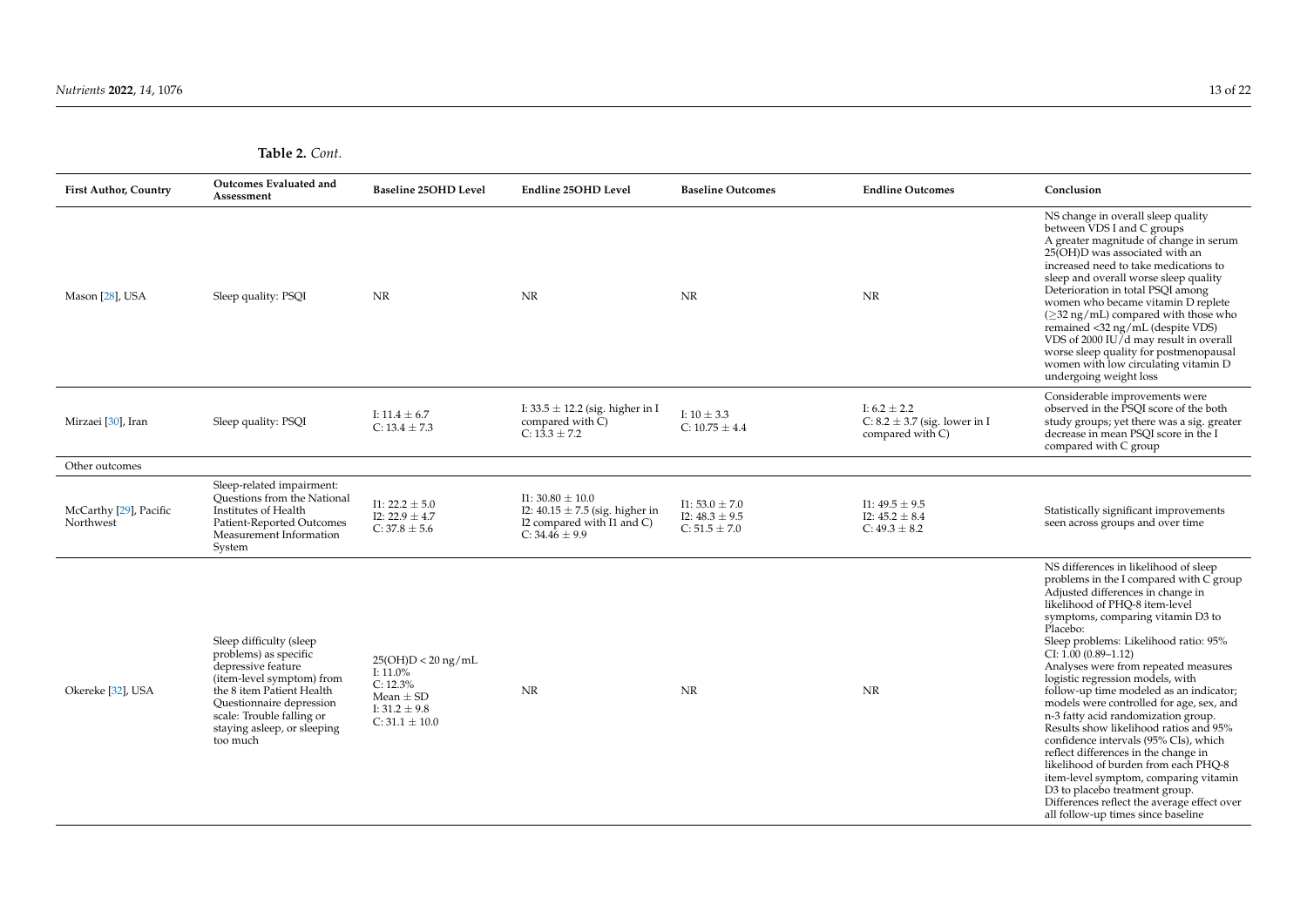| <b>First Author, Country</b>            | Outcomes Evaluated and<br>Assessment                                                        | <b>Baseline 25OHD Level</b>                                                                                                                                                                       | Endline 25OHD Level                                                                                                                                                        | <b>Baseline Outcomes</b>                                                                                         | <b>Endline Outcomes</b>                                                                                                                                                                                                                                                                 | Conclusion                                                                                                                                                                                                                                                         |
|-----------------------------------------|---------------------------------------------------------------------------------------------|---------------------------------------------------------------------------------------------------------------------------------------------------------------------------------------------------|----------------------------------------------------------------------------------------------------------------------------------------------------------------------------|------------------------------------------------------------------------------------------------------------------|-----------------------------------------------------------------------------------------------------------------------------------------------------------------------------------------------------------------------------------------------------------------------------------------|--------------------------------------------------------------------------------------------------------------------------------------------------------------------------------------------------------------------------------------------------------------------|
| Rorie [33], USA                         | Nights of hives and sleep<br>interference: from the<br>Urticaria Symptom Severity<br>scores | Mean(SE)<br>C: 37.1(3.4)<br>I: $28.8(2.2)$                                                                                                                                                        | Mean(SE)<br>C: 35.8(2.3)<br>I: $56.0(3.9)$ (sig. higher in I<br>compared with C)                                                                                           | <b>NR</b>                                                                                                        | NR                                                                                                                                                                                                                                                                                      | Beneficial trends for sleep quality and<br>towards decreased interference with<br>sleep were observed with high vitamin<br>D <sub>3</sub>                                                                                                                          |
| Zhu [36], China                         | Sleep disorder: NR                                                                          | I: $15.66 \pm 4.20$<br>C: $16.86 \pm 5.04$<br>(NS difference between I<br>and C group)                                                                                                            | NR                                                                                                                                                                         | NR.                                                                                                              | NR                                                                                                                                                                                                                                                                                      | Between-group linear mixed-model<br>analysis showed sig. decrease in Sleep<br>disorder ( $\beta$ : -0.588; 95% CI:<br>$-1.061$ , $-0.115$ ), that was rendered NS<br>after controlling for confounding<br>variables ( $\beta$ : -0.355; 95% CI:<br>$-0.963, 0.227$ |
| Kerley [26], Ireland                    | Sleepiness: ESS                                                                             | I: $13.38 \pm 4.64$<br>C: $16.58 \pm 8.81$<br>(NS difference between I<br>and $C$ )                                                                                                               | I: $40.38 \pm 15.98$ (sig. increase)<br>C: $17.22 \pm 8.57$                                                                                                                | I: $11.00 \pm 5.00$<br>C: $10.00 \pm 6.00$<br>(NS difference between I and C)                                    | I: $6.00 \pm 2.00$<br>$C: 7.00 \pm 5.00$<br>(NS difference between I and C)                                                                                                                                                                                                             | No difference in ESS between the VDS I<br>group and C group                                                                                                                                                                                                        |
| Sharifan [34], Iran                     | Changes in sleepiness<br>symptoms: Insomnia<br>Severity Index                               | Milk<br>I: $15.03 \pm 3.91$<br>C: $14.9 \pm 7.34$ (NS<br>difference between I and C<br>group)<br>Yogurt<br>I: $15.82 \pm 4.09$<br>$C: 16.72 \pm 2.96$ (NS<br>difference between I and C<br>group) | Milk:<br>I: $18.57$ (sig. increase<br>compared with baseline)<br>C: 14.66<br>Yogurt:<br>I: 19.93 (sig. increase<br>compared with baseline)<br>$C: 16.26$ (SD not reported) | Milk:<br>I: $18.5 \pm 3.33$<br>C: $17.25 \pm 2.34$<br>Yogurt:<br>I: $13.28 \pm 5.12$<br>C: $13 \pm 3.54$         | Milk<br>I: $13.62 \pm 3.29$ (sig. increase<br>compared with baseline)<br>C: $16.5 \pm 4.02$ (NS difference<br>compared with baseline)<br>Yogurt<br>I: $17.57 \pm 13.28$ (NS difference<br>compared with baseline)<br>C: $16.66 \pm 1.36$ (NS difference<br>compared with baseline)      | Fortified low-fat milk containing 1500 IU<br>vitamin D3 can improve insomnia<br>symptoms                                                                                                                                                                           |
| Wali [35], KSA                          | RLS severity: IRLSSG rating<br>scale                                                        | I: $17.06 \pm 12.6$<br>$C: 22.95 \pm 16.98$<br>(NS difference between I<br>and C group)                                                                                                           | I: $6.09 \pm 15.38$ (sig. higher in<br>I compared with C group)<br>$C: 21.23 \pm 13.74$                                                                                    | Total<br>I: $14.60 \pm 4.5$<br>C: $16.11 \pm 6.2$<br>In DEF patients<br>I: $14.82 \pm 5.2$<br>C: $16.81 \pm 6.3$ | Total:<br>I: $14.5 \pm 08.2$ (NS difference<br>compared with baseline)<br>C: $10.3 \pm 11.1$ (sig. decrease<br>compared with baseline)<br>In DEF patients<br>I: $13.8 \pm 8.9$ (NS difference<br>compared with baseline)<br>C: $7.8 \pm 13.9$ (sig. decrease<br>compared with baseline) | NS difference in RLS severity score with<br>VDS suggesting that VDS does not<br>improve RLS symptoms                                                                                                                                                               |
| Sleep problems as adverse events of VDS |                                                                                             |                                                                                                                                                                                                   |                                                                                                                                                                            |                                                                                                                  |                                                                                                                                                                                                                                                                                         |                                                                                                                                                                                                                                                                    |
| de Koning [24], the<br>Netherlands      | Sleep problems as adverse<br>event: registered by<br>telephone or face-to-face<br>contact   | median [IOR]<br>I: 18.42 [13.02-22.83]<br>C: 17.68 [14.42-22.13]<br>(significance NR)                                                                                                             | mean $\pm$ SD<br>I: $34.05 \pm 6.41$<br>$C: 17.22 \pm 7.21$<br>(sig. difference between I and<br>$\mathcal{C}$                                                             | NA (sleep problems as adverse<br>event of VDS)                                                                   | I: $n = 1$<br>$C: n = 5$<br>(NS difference between I and C)                                                                                                                                                                                                                             | NS difference in sleep problems as<br>adverse effect of VDS in<br>community-dwelling people with<br>depressive symptoms                                                                                                                                            |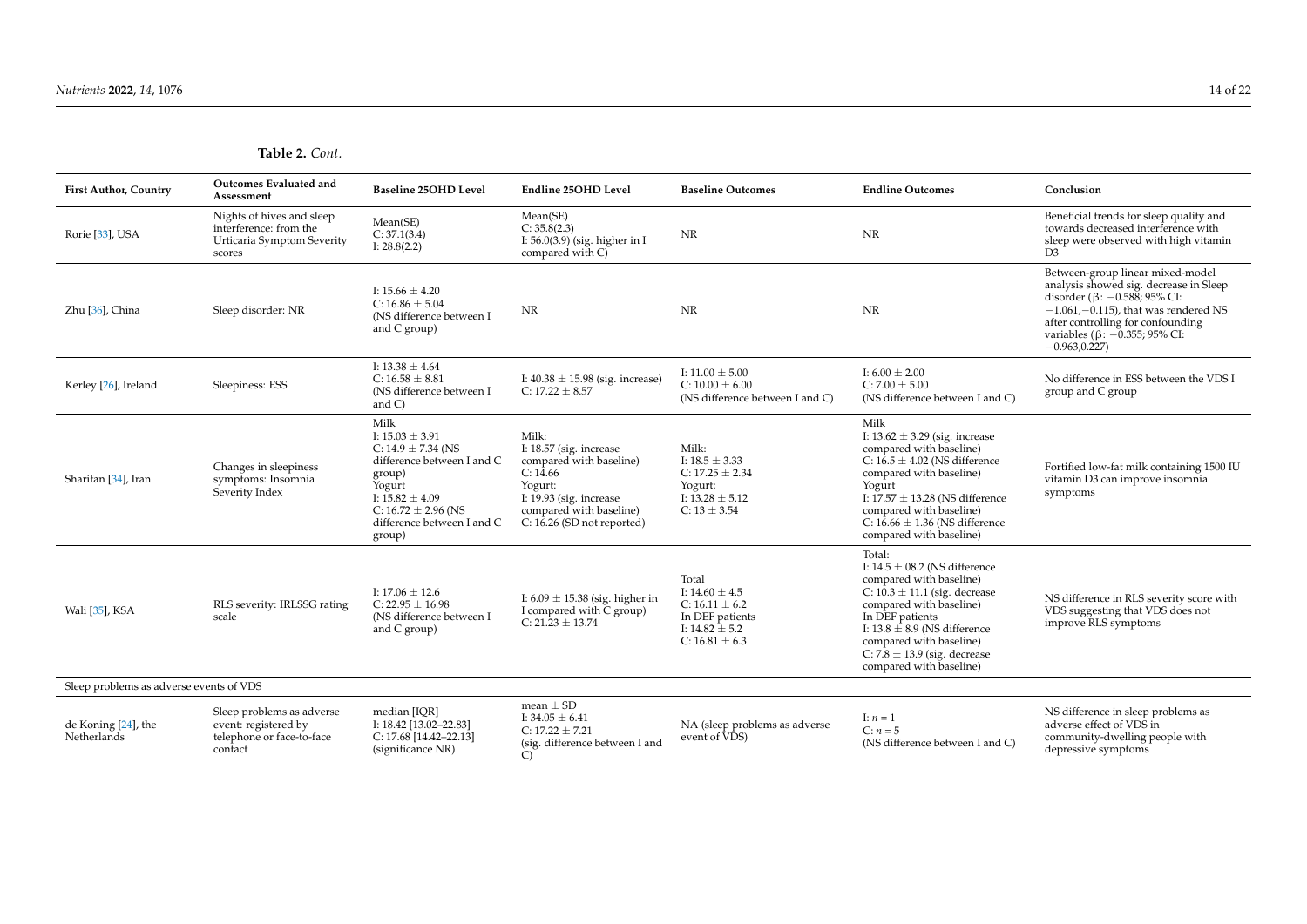| <b>First Author, Country</b>                             | Outcomes Evaluated and<br>Assessment                                                                                                   | <b>Baseline 25OHD Level</b>                                                                                                                                                            | Endline 25OHD Level                                                                                                                                                                                   | <b>Baseline Outcomes</b>                                                                                                                                                                                                                                                                                                                                                                                                                                                       | <b>Endline Outcomes</b>                                                                                                                                                                                                                                                                                                                                                                                                                                                                                                                                  | Conclusion                                                                                                 |
|----------------------------------------------------------|----------------------------------------------------------------------------------------------------------------------------------------|----------------------------------------------------------------------------------------------------------------------------------------------------------------------------------------|-------------------------------------------------------------------------------------------------------------------------------------------------------------------------------------------------------|--------------------------------------------------------------------------------------------------------------------------------------------------------------------------------------------------------------------------------------------------------------------------------------------------------------------------------------------------------------------------------------------------------------------------------------------------------------------------------|----------------------------------------------------------------------------------------------------------------------------------------------------------------------------------------------------------------------------------------------------------------------------------------------------------------------------------------------------------------------------------------------------------------------------------------------------------------------------------------------------------------------------------------------------------|------------------------------------------------------------------------------------------------------------|
| Mohammadpour [31], Iran                                  | Sleep problems as adverse<br>events: questionnaire                                                                                     | mean $\pm$ SD<br>I: 15.792 $\pm$ 5.259 C: 12.979<br>$\pm$ 5.804 (NS difference<br>between I and C)                                                                                     | mean $\pm$ SD: I: 34.63 $\pm$ 9.54<br>(sig. increase between<br>baseline and endline)<br>$C: 11.22 \pm 5.11$ (NS<br>difference between baseline<br>and endline)<br>Sig. difference between I<br>and C | NA (sleep problems as adverse<br>event of VDS)                                                                                                                                                                                                                                                                                                                                                                                                                                 | Rate<br>I: $4$<br>C: 1<br>(NS difference between I and C)                                                                                                                                                                                                                                                                                                                                                                                                                                                                                                | NS difference in sleep problems as<br>adverse effect of VDS as adjunctive<br>therapy in children with ADHD |
| Opportunistic addition to a randomized, controlled trial |                                                                                                                                        |                                                                                                                                                                                        |                                                                                                                                                                                                       |                                                                                                                                                                                                                                                                                                                                                                                                                                                                                |                                                                                                                                                                                                                                                                                                                                                                                                                                                                                                                                                          |                                                                                                            |
| Other outcomes                                           |                                                                                                                                        |                                                                                                                                                                                        |                                                                                                                                                                                                       |                                                                                                                                                                                                                                                                                                                                                                                                                                                                                |                                                                                                                                                                                                                                                                                                                                                                                                                                                                                                                                                          |                                                                                                            |
| Slow [37], New Zealand                                   | Specific questionnaire about<br>disruptions in sleeping<br>patterns as a consequence of<br>the earthquake on the 22nd<br>February 2011 | I: $29.24 \pm 8.81$<br>C: $28.44 \pm 8.81$                                                                                                                                             | NR                                                                                                                                                                                                    | NR                                                                                                                                                                                                                                                                                                                                                                                                                                                                             | I: $79%$<br>C: 70% (NS difference between I<br>and $C$ )                                                                                                                                                                                                                                                                                                                                                                                                                                                                                                 | VDS did not reduce the adverse impact<br>of earthquakes in healthy adults                                  |
| Pre-post study                                           |                                                                                                                                        |                                                                                                                                                                                        |                                                                                                                                                                                                       |                                                                                                                                                                                                                                                                                                                                                                                                                                                                                |                                                                                                                                                                                                                                                                                                                                                                                                                                                                                                                                                          |                                                                                                            |
| Sleep quality                                            |                                                                                                                                        |                                                                                                                                                                                        |                                                                                                                                                                                                       |                                                                                                                                                                                                                                                                                                                                                                                                                                                                                |                                                                                                                                                                                                                                                                                                                                                                                                                                                                                                                                                          |                                                                                                            |
| Eshaghi [39], Iran                                       | Sleep quality: PSQI                                                                                                                    | NR                                                                                                                                                                                     | NR                                                                                                                                                                                                    | Mean $\pm$ SD<br>I: $12.55 \pm 1.01$<br>C: $12.55 \pm 1.01$                                                                                                                                                                                                                                                                                                                                                                                                                    | Mean $\pm$ SD I: 10.11 $\pm$ 1.26<br>(significant difference compared<br>with baseline)<br>C: $12.44 \pm 0.88$ (contradictory<br>evidence regarding C group<br>between written (NS difference)<br>and tabulated (sig.<br>difference) results)                                                                                                                                                                                                                                                                                                            | Sleep quality sig. improved by 19.1%<br>with VDS                                                           |
| Other outcomes                                           |                                                                                                                                        |                                                                                                                                                                                        |                                                                                                                                                                                                       |                                                                                                                                                                                                                                                                                                                                                                                                                                                                                |                                                                                                                                                                                                                                                                                                                                                                                                                                                                                                                                                          |                                                                                                            |
|                                                          | Sleep habits and disorders:<br>short version of the CSHO                                                                               | Cases:<br>$25(OH)D < 10$ ng/mL:<br>23.3%<br>$25(OH)D: 10-30$ ng/mL:<br>45%<br>$25(OH)D > 30$ ng/mL:<br>31.7%<br>mean $\pm$ SD: 25.58 $\pm$ 10.31<br>Controls:<br>$25(OH)D < 10$ ng/mL: | Cases:<br>$25(OH)D < 10$ ng/mL: $0\%$<br>$25(OH)D: 10-30 mg/mL$<br>11.7%<br>$25(OH)D > 30$ ng/mL): 88.3%<br>mean $\pm$ SD: 37.27 $\pm$ 6.51<br>Controls:<br>$25(OH)D < 10$ ng/mL: 0%                  | CSHQ total score<br>Cases: <41: 21.7%; ≥41: 78.3%<br>Controls: <41: $66.7\%$ ; $\geq$ 41: 33.3%<br>mean $\pm$ SD total sleep time<br>(hours)<br>Cases: $8.10 \pm 0.97$<br>Controls: $9.24 \pm 0.89$<br>In DEF participants<br>Total score<br>Cases: $52.05 \pm 8.24$<br>Controls: $42.00 \pm 4.78$<br>Bedtime resistance<br>Cases: $11.24 \pm 2.49$<br>Controls: $7.38 \pm 1.01$<br>Sleep-onset delay<br>Cases: $2.32 \pm 0.79$<br>Controls: $1.86 \pm 0.89$<br>Sleep duration | CSHO total score<br>Cases: <41: 28.3%; $\geq$ 41: 71.7%<br>Controls: <41: 86.7%; >41: 13.3%<br>mean $\pm$ SD total sleep time<br>(hours)<br>Cases: $8.58 \pm 0.96$<br>Controls: $9.38 \pm 0.88$<br>(sleep time sig. different between<br>Cases and Controls)<br>In DEF participants<br>Total score<br>Cases: $46.43 \pm 8.04$ ; sig<br>Controls: $37.56 \pm 2.80$ ; sig<br>Bedtime resistance<br>Cases: $10.17 \pm 2.66$ ; sig<br>Controls: $7.21 \pm 0.75$ ; NS<br>Sleep-onset delay<br>Cases: $1.82 \pm 0.80$ ; sig<br>Controls: $1.08 \pm 0.36$ ; sig |                                                                                                            |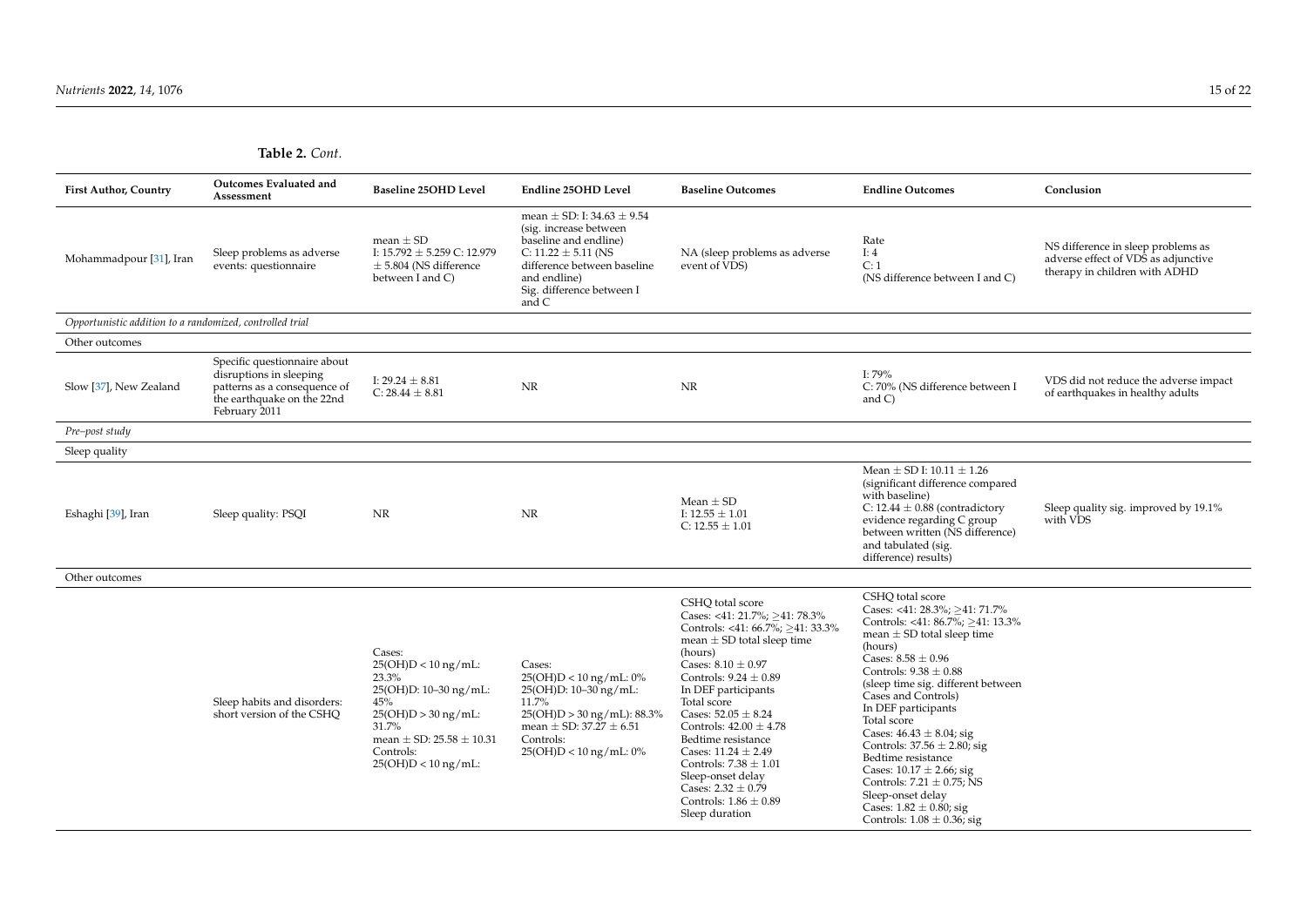|  | Table 2. Cont. |  |
|--|----------------|--|
|--|----------------|--|

| <b>First Author, Country</b>                              | Outcomes Evaluated and<br>Assessment                                                                                                                                                                                                                                                                                                                                                                  | <b>Baseline 25OHD Level</b>                                                                                                                                                                                                                                   | <b>Endline 25OHD Level</b>                                                                                                                                                                                                                                | <b>Baseline Outcomes</b>                                                                                                                                                                                                                                                                                                                                                                                                                                                                                                | <b>Endline Outcomes</b>                                                                                                                                                                                                                                                                                                                                                                                                                                                                                                                                                                                                    | Conclusion                                                                                                                                                                                                                                                                                                                                                                                                                                                                                                          |
|-----------------------------------------------------------|-------------------------------------------------------------------------------------------------------------------------------------------------------------------------------------------------------------------------------------------------------------------------------------------------------------------------------------------------------------------------------------------------------|---------------------------------------------------------------------------------------------------------------------------------------------------------------------------------------------------------------------------------------------------------------|-----------------------------------------------------------------------------------------------------------------------------------------------------------------------------------------------------------------------------------------------------------|-------------------------------------------------------------------------------------------------------------------------------------------------------------------------------------------------------------------------------------------------------------------------------------------------------------------------------------------------------------------------------------------------------------------------------------------------------------------------------------------------------------------------|----------------------------------------------------------------------------------------------------------------------------------------------------------------------------------------------------------------------------------------------------------------------------------------------------------------------------------------------------------------------------------------------------------------------------------------------------------------------------------------------------------------------------------------------------------------------------------------------------------------------------|---------------------------------------------------------------------------------------------------------------------------------------------------------------------------------------------------------------------------------------------------------------------------------------------------------------------------------------------------------------------------------------------------------------------------------------------------------------------------------------------------------------------|
| Guler [40], Turkey                                        | with a higher score reflecting<br>more disturbed sleep<br>behavior                                                                                                                                                                                                                                                                                                                                    | 23.3%<br>25(OH)D: 10-30 ng/mL:<br>38.3%<br>$25(OH)D > 30$ ng/mL:<br>38.3%<br>mean $\pm$ SD: 25.35 $\pm$ 9.92<br>(NS difference between<br>Cases and Controls)<br>In DEF participants:<br>$25(OH)D$ :<br>Cases: $19.68 \pm 6.22$<br>Controls: $19.21 \pm 7.35$ | 25(OH)D: 10-30 ng/mL: 6.7%<br>$25(OH)D > 30$ ng/mL: 93.3%<br>mean $\pm$ SD: 37.15 $\pm$ 6.78<br>(NS difference between<br>Cases and Controls)<br>In DEF participants:<br>$25(OH)D$ :<br>Cases: $37.26 \pm 7.34$ ; sig<br>Controls: $39.13 \pm 7.74$ ; sig | Cases: $5.41 \pm 0.92$<br>Controls: $4.41 \pm 0.98$<br>Sleep anxiety<br>Cases: $7.73 \pm 2.59$<br>Controls: $4.41 \pm 0.80$<br>Night wakings<br>Cases: $5.59 \pm 1.61$<br>Controls: $4.11 \pm 1.39$<br>Parasomnias<br>Cases: $9.80 \pm 2.52$<br>Controls: $8.51 \pm 1.76$<br>Sleep-disordered breathing<br>Cases: $3.63 \pm 0.73$<br>Controls: $3.59 \pm 0.90$<br>Daytime sleepiness<br>Cases: $10.44 \pm 1.84$<br>Controls: $9.89 \pm 1.85$<br>Total sleep time<br>Cases: $8.16 \pm 0.89$<br>Controls: $9.11 \pm 0.89$ | Sleep duration<br>Cases: $4.70 \pm 0.95$ ; sig<br>Controls: $4.18 \pm 0.90$ ; sig<br>Sleep anxiety<br>Cases: $6.78 \pm 2.35$ ; sig<br>Controls: $4.05 \pm 0.4$ ; sig<br>Night wakings<br>Cases: $4.24 \pm 1.59$ ; sig<br>Controls: $3.32 \pm 0.62$ ; sig<br>Parasomnias<br>Cases: $8.75 \pm 1.84$ ; sig<br>Controls: $7.16 \pm 0.44$ ; sig<br>Sleep-disordered breathing<br>Cases: $3.41 \pm 059$ ; sig<br>Controls: $3.40 \pm 0.76$ ; sig<br>Daytime sleepiness<br>Cases: $10.17 \pm 1.93$ ; NS<br>Controls: $9.21 \pm 1.08$ ; sig<br>Total sleep time<br>Cases: $8.63 \pm 0.85$ ; sig<br>Controls: $9.29 \pm 0.89$ ; sig | VDS may be beneficial in ASD patients<br>and healthy individuals with<br>sleep disturbances                                                                                                                                                                                                                                                                                                                                                                                                                         |
| Arico [38], Italy                                         | RLS severity: IRLS-RS                                                                                                                                                                                                                                                                                                                                                                                 | 10.3                                                                                                                                                                                                                                                          | 30.4 (no information on<br>statistical significance)                                                                                                                                                                                                      | 19.8                                                                                                                                                                                                                                                                                                                                                                                                                                                                                                                    | 8.6 (no information on statistical<br>significance)                                                                                                                                                                                                                                                                                                                                                                                                                                                                                                                                                                        | VDS has a therapeutic effect in<br>decreasing RLS severity                                                                                                                                                                                                                                                                                                                                                                                                                                                          |
| Pre-post study, analyzed retrospectively as a case series |                                                                                                                                                                                                                                                                                                                                                                                                       |                                                                                                                                                                                                                                                               |                                                                                                                                                                                                                                                           |                                                                                                                                                                                                                                                                                                                                                                                                                                                                                                                         |                                                                                                                                                                                                                                                                                                                                                                                                                                                                                                                                                                                                                            |                                                                                                                                                                                                                                                                                                                                                                                                                                                                                                                     |
| Sleep quality                                             |                                                                                                                                                                                                                                                                                                                                                                                                       |                                                                                                                                                                                                                                                               |                                                                                                                                                                                                                                                           |                                                                                                                                                                                                                                                                                                                                                                                                                                                                                                                         |                                                                                                                                                                                                                                                                                                                                                                                                                                                                                                                                                                                                                            |                                                                                                                                                                                                                                                                                                                                                                                                                                                                                                                     |
| Huang [42], USA                                           | Sleep quality: PSQI<br>Sleep latency: #2 "how long<br>has it usually taken you to<br>fall asleep each night" of<br>the PSOI<br>Sleep duration: #4 "how<br>many hours of actual sleep<br>did you get at night" of<br>the PSOI<br>Sleep efficiency: $#4 + #1$<br>"what time have you usually<br>gone to bed at night" $+$ #3<br>"what time have you usually<br>gotten up in the morning" of<br>the PSQI | Total: $18.57 \pm 5.42$<br>INS: $22.73 \pm 1.83$<br>DEF: $13.77 \pm 3.94$                                                                                                                                                                                     | Total: $26.00 \pm 8.38$ (sig.<br>increase)<br>INS: $29.60 \pm 11.67$<br>DEF: $24.00 \pm 5.79$                                                                                                                                                             | Global PSQI score<br>Total: $13.46 \pm 4.92$<br>INS: $12.27 \pm 5.55$<br>DEF: $14.85 \pm 3.83$<br>Sleep latency (min)<br>Total: $67.22 \pm 56.13$<br>INS: $41.61 \pm 48.21$<br>DEF: $94.81 \pm 52.15$<br>Sleep duration (h)<br>Total: $4.59 \pm 1.84$<br>INS: $5.33 \pm 1.88$<br>DEF: $3.73 \pm 1.41$<br>Sleep efficiency (%)<br>Total: $59.79 \pm 25.31$<br>INS: $66.97 \pm 23.7$<br>DEF: $52.61 \pm 25.70$                                                                                                            | Global PSOI score<br>Total: $12.22 \pm 4.61$ (sig. decrease)<br>INS: $11.29 \pm 4.66$<br>DEF: $13.23 \pm 4.51$ (sig. decrease)<br>Sleep latency (min)<br>Total: $57.86 \pm 44.03$ (sig. decrease)<br>INS: $39.83 \pm 39.05$<br>DEF: $78.65 \pm 41.33$ (sig. decrease)<br>Sleep duration (h)<br>Total: $5.30 \pm 1.57$ (sig. decrease)<br>INS: $5.90 \pm 1.55$ (sig. decrease)<br>DEF: $4.62 \pm 1.33$ (sig. decrease)<br>Sleep efficiency (%)<br>Total: $66.62 \pm 18.61$ (sig. increase)<br>INS: $70.34 \pm 17.76$<br>DEF: $62.33 \pm 19.34$ (sig. increase)                                                              | Sig. improvement in overall sleep<br>quality, sleep latency, sleep duration, and<br>sleep efficiency in veterans with multiple<br>areas of chronic pain with VDS (after<br>controlling for potential confounders<br>improvement in sleep efficiency became<br>borderline significant)<br>The magnitudes of sleep improvement in<br>latency, duration, and efficiency were all<br>larger in the DEF subgroup; however,<br>the difference in improvements between<br>the subgroups was NS except for<br>sleep latency |

<span id="page-16-0"></span>I: intervention; C: control; PSQI: Pittsburgh Sleep Quality Index; NR: not reported; INS: insufficient; DEF: deficient; VDS: vitamin D supplementation; 25(OH)D: 25-hydroxyvitamin D; SD: Standard Deviation; NS: Not Significant; sig. Significant; IU: International Unit; ESS: Epworth Sleepiness Scale; NR: not reported; RLS: restless legs syndrome; IRLSSG: International Restless Legs Syndrome Study Group; CI: confidence interval; IRLS-RS: International Restless Legs Syndrome Rating Scale; ADHD: Attention Deficit Hyperactivity Disorder; IQR: Interquartile Range; ASD: Autism Spectrum Disorder; CSHQ: Children's Sleep Habits Questionnaire IRLS-RS: International Restless Legs Syndrome Rating Scale; IRLSSG: International Restless Legs Syndrome Study Group; CSHQ: Children's Sleep Habits Questionnaire; PHQ-8 Item: The 8 item Patient Health Questionnaire depression scale; NA: Not Applicable; SE: Standard Error.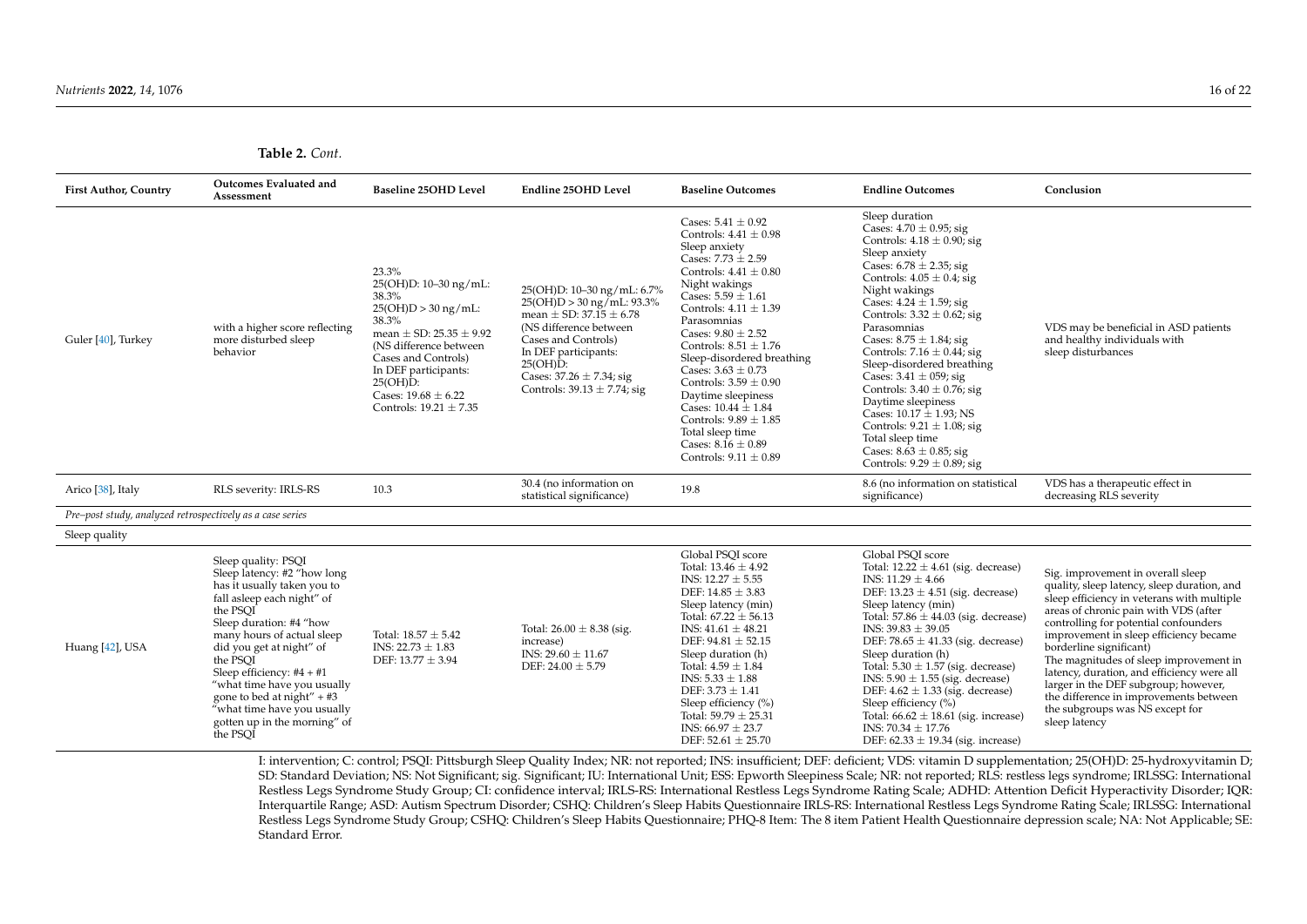## 3.4. Sleep Quality

The pre–post studies by Huang et al. [\[42\]](#page-22-4), Eshaghi et al. [\[39\]](#page-22-5), and Maheshwari et al. [\[41\]](#page-22-3) investigated the effect of VDS on sleep quality assessed by the PSQI. All three trials showed a significant improvement in overall sleep quality with VDS. However, the three trials were heterogeneous and did not contain ample information allowing pooling; hence, performing a meta-analysis of their results was impossible.<br>  $\frac{1}{2}$ 

The four RCTs conducted by Ghaderi et al. [\[25\]](#page-21-12), Majid et al. [\[27\]](#page-21-13), Mason et al. [\[28\]](#page-21-17),<br>11 die 11 die 1201 on 121 die 16 March on 12 die 12 die 12 die 12 die 12 die 12 die 12 die 12 die 12 die 12 di and Mirzaei et al. [\[30\]](#page-21-14) explored the effect of VDS on sleep quality assessed by the PSQI. Only three  $[25,27,30]$  $[25,27,30]$  $[25,27,30]$  provided information and had similar characteristics to allow pooling, whereas the study by Mason et al.  $[28]$  did not report on numerical outcomes, and therefore was not included in the meta-analysis. This study showed no significant change in overall sleep quality with VDS and a deterioration in total PSQI among women who repleted their vitamin D levels, concluding that VDS of 2000 IU/d may result in overall worse sleep quality for postmenopausal women with low circulating vitamin D undergoing weight loss.

As for the results of the meta-analysis of the eligible RCTs  $[25,27,30]$  $[25,27,30]$  $[25,27,30]$ , the forest plot for the mean difference in the PSQI based on VDS is presented in Figure [3.](#page-17-0) The three studies included patients undergoing maintenance methadone treatment [\[25\]](#page-21-12), people with a PSQI  $\geq$  5 [\[27\]](#page-21-13), and fibromyalgia syndrome patients [\[30\]](#page-21-14). The duration of VDS was short  $(8 [27,30]$  $(8 [27,30]$  $(8 [27,30]$  to 12 weeks [\[25\]](#page-21-12)), and the dose was either 3571.42 [\[25](#page-21-12)[,27\]](#page-21-13) or 7142.85 IU [\[30\]](#page-21-14). A statistically significant decrease in the PSQI in the group receiving VDS as compared with statistically significant decrease in the PSQI in the group receiving VDS as compared with placebo was shown by the meta-analysis (mean difference,  $-2.33$  (95% CI,  $-3.09$ ,  $-1.57$ );  $p$  <0.001). The heterogeneity of the analysis was null (I<sup>2</sup> = 0%). The overall certainty of the evidence of the meta-analysis was moderate (Supplementary S2). evidence of the meta-analysis was moderate (Supplementary 2).



<span id="page-17-0"></span>**Figure 3.** Meta-analysis of the effect of vitamin D supplementation on sleep quality assessed by the **Figure 3.** Meta-analysis of the effect of vitamin D supplementation on sleep quality assessed by the Pittsburg Sleep Quality Index. Mean differences for each study are represented by squares, and 95% Pittsburg Sleep Quality Index. Mean differences for each study are represented by squares, and 95% Confidence Intervals are represented by the lines through the squares. The pooled mean differences Confidence Intervals are represented by the lines through the squares. The pooled mean differences are represented by diamonds. Between-study heterogeneity was assessed with the use of the  $I^2$ tistic [25,2[7,30](#page-21-12)[\].](#page-21-13)  statistic [25,27[,30\]](#page-21-14).

## *3.5. Other Outcomes 3.5. Other Outcomes*

#### **Disturbed sleeping**

**Disturbed sleeping**  The only pre–post study [\[40\]](#page-22-7) investigating sleep habits and disorders in children with The only pre–post study [40] investigating sleep habits and disorders in children with ASD showed that VDS may be beneficial in these patients, as well as healthy individuals ASD showed that VDS may be beneficial in these patients, as well as healthy individuals with sleep disturbances.

As for RCTs, the effects of VDS on sleep-related impairment, sleep difficulty, and sleep disorders were assessed by McCarthy et al. [\[29\]](#page-21-18), Okereke et al. [\[32\]](#page-21-19), and Zhu et al. [\[36\]](#page-22-0), respectively; the results were not unanimous. While McCarthy [et a](#page-21-18)l. [29] showed a statistically significant improvement in sleep-related impairment with VDS, Okereke et al. [32] and Zhu et al. [\[36\]](#page-22-0) did not report on such findings. In both RCTs, there were non-significant differences in likelihood of sleep problems with VDS compared with placebo after controlling for confounding variables).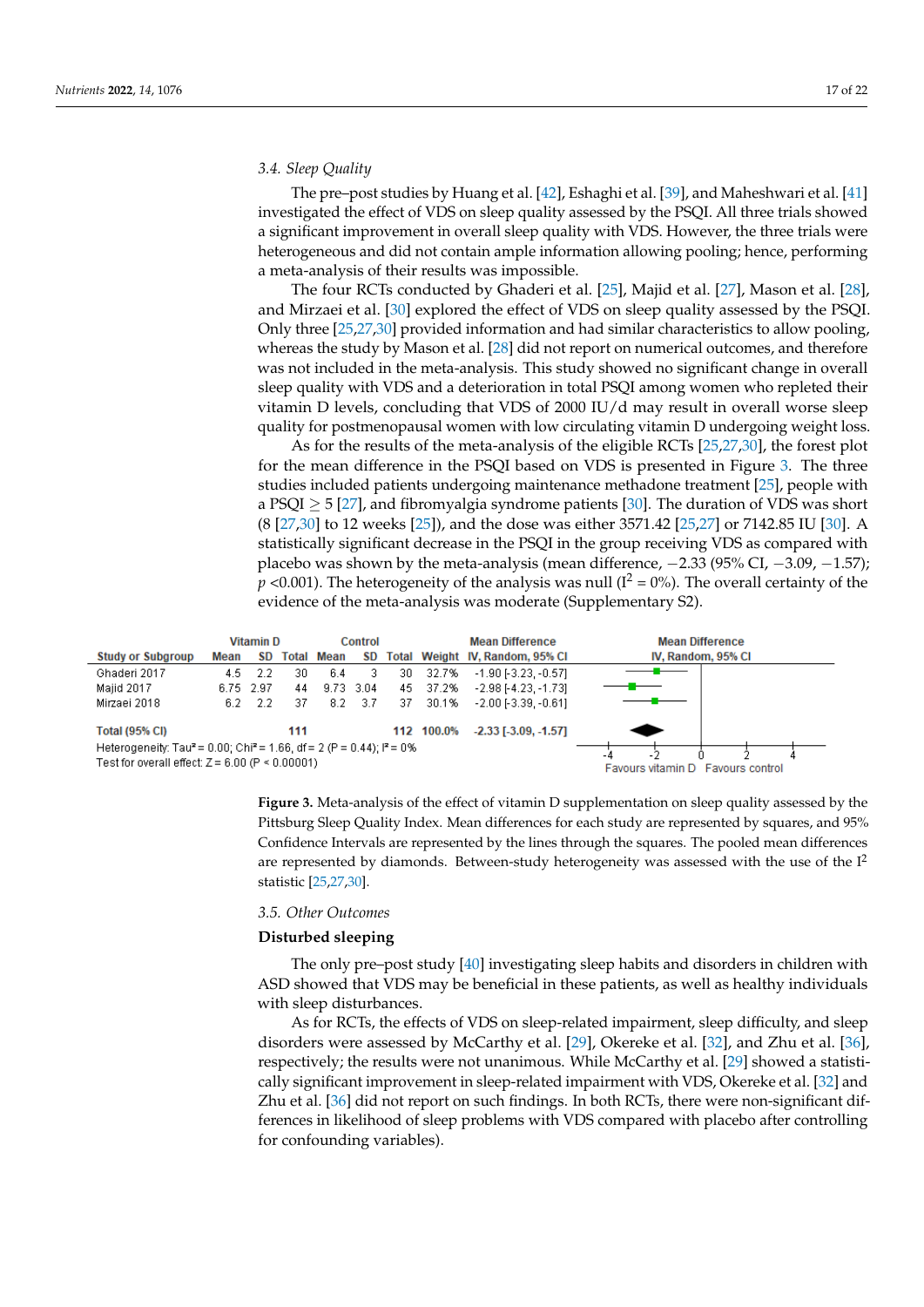## **Sleepiness**

Two RCTs assessed the effect of VDS on sleepiness using different tools [\[26](#page-21-21)[,34\]](#page-21-16). The study of Kerley et al. [\[26\]](#page-21-21), which was conducted on patients with OSA, did not report any difference in sleepiness between the group receiving VDS and those receiving placebo. In contrast, the study by Sharifan et al. [\[34\]](#page-21-16), which was conducted on patients with insomnia, showed a beneficial effect of vitamin D3-fortified low-fat milk on insomnia symptoms compared with unfortified milk. No effect was detected with vitamin D3-fortified low-fat yogurt compared with unfortified one.

## **RLS**

The pre–post study conducted by Arico et al. [\[38\]](#page-22-2) found that long-term VDS (6 months) decreased RLS severity in a small population (5 patients). In contrast, the RCT by Wali et al. [\[35\]](#page-22-6) found no effect of VDS on severity of RLS compared with placebo.

## *3.6. Sleep Problems as Adverse Events of VDS*

Sleep problems as an adverse event of VDS were assessed in the two RCTs conducted by Mohammadpour et al. [\[31\]](#page-21-15), and de Koning et al. [\[24\]](#page-21-11). Both studies showed no significant difference in sleep problems with VDS versus placebo in children with ADHD or community-dwelling people with depressive symptoms, respectively.

## **4. Discussion**

This systematic review and meta-analysis investigated the effect of VDS on sleep quantity and quality, and sleep disorders. VDD is an emerging risk factor for suboptimal sleep and sleep disorders [\[12,](#page-21-0)[15,](#page-21-2)[43\]](#page-22-16). Such an association has been observed in several healthy and ill populations including factory workers, older community-dwelling men, hemodialysis patients, and pregnant women [\[12\]](#page-21-0). Specifically, through a meta-analysis of observational studies involving 9397 participants, Gao et al. found that participants with VDD had increased odds of sleep disorders and poor sleep quality by 1.5 fold, short sleep duration by 1.75 fold, and sleepiness by 1.36 fold. They also provided evidence that serum 25(OH)D below 20 ng/mL could significantly heighten the odds of unhealthy sleep [\[15\]](#page-21-2). Similarly, through a meta-analysis of observational studies conducted on 1864 subjects with sleep disorders and 1340 control participants, Yan et al. [\[43\]](#page-22-16) found that the average serum vitamin D concentration in the group with sleep disorders was 0.75 ng/mL lower than that in the control group [\[43\]](#page-22-16).

The association between VDS and sleep regulation is biologically plausible and worth investigation given its clinical and public health relevance. Nevertheless, we found a limited number of human interventional studies—especially RCTs—and most of the included studies focused on sleep quality compared with other sleep-related outcomes. The evidence from included studies was promising regarding the effectiveness of VDS on enhancing sleep quality; nevertheless, studies investigating sleep quantity and sleep disorders were scarce, heterogeneous in terms of included populations and methodologies, and their findings were not unanimous, preventing generating a solid conclusion. Hence, our results suggest that VDS is promising in improving sleep quality; however, its effect on sleep quantity and disorders needs to be further investigated.

Although the exact physiological mechanisms between vitamin D and sleep regulation have not yet been fully uncovered, several direct and indirect mechanisms have been suggested [\[12\]](#page-21-0). One potential mechanism is the extensive presence of vitamin D receptors in many parts of the brain, specifically areas that affect sleep [\[44\]](#page-22-17). Another theory involves the expression enzymes involved in vitamin D activation and degradation (25-hydroxylase and 1- hydroxylase and 24-CYP24A1) in areas in the brain known to be involved in sleep regulation including the supraoptic and paraventricular nuclei within the hypothalamus and the substantia nigra [\[44](#page-22-17)[,45\]](#page-22-18). Another plausible theory considers the effect of sunlight. It is well known that vitamin D levels are regulated by exposure to sunlight and since sunlight also affects the circadian rhythm, it is highly plausible to assume that there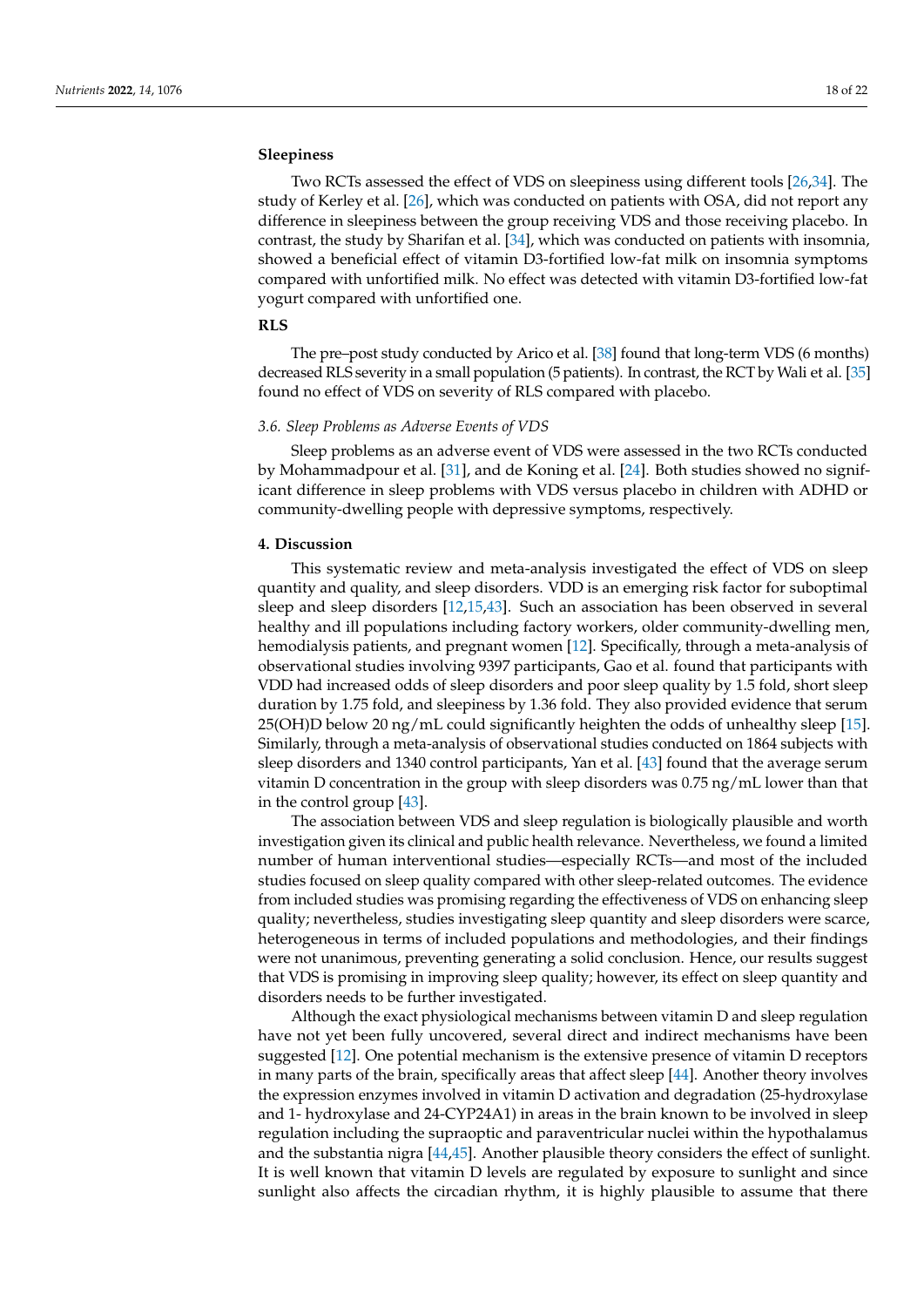is a link between those factors [\[46–](#page-22-19)[49\]](#page-22-20). Furthermore, the production of melatonin—a hormone involved in the regulation of circadian rhythms and sleep—is regulated by vitamin D; thus, impaired vitamin D levels could decrease melatonin levels, potentially leading to sleep disorders [\[50,](#page-22-21)[51\]](#page-22-22). One final plausible mechanism is that vitamin D, as an immunomodulatory molecule, plays a role in downregulating inflammatory markers that are involved in sleep regulation such as tumor necrosis factor  $\alpha$  (TNF- $\alpha$ ), cytokines and prostaglandin D2. In the case of VDD, such inflammatory markers would be raised, negatively affecting sleep [\[52](#page-22-23)[,53\]](#page-22-24). All of these factors may explain our findings regarding the beneficial effect of VDS on sleep quality.

The only study involving patients with OSA was conducted by Kerley et al. [\[26\]](#page-21-21). VDD is a common finding in OSA patients compared with non-apneic subjects, and vitamin D levels were shown to be inversely correlated with the severity of OSA [\[54\]](#page-22-25). This association is likely to be mediated by complex pathogenetic mechanisms, such as immune system modulation, myopathy, and inflammation; nevertheless, these mechanisms are not fully understood yet. Additionally, this relationship seems to be confounded by numerous factors, such as obesity [\[54\]](#page-22-25). Kerley et al. [\[26\]](#page-21-21) did not find a beneficial effect of VDS on improving sleepiness in this patient population. This might be due to the small sample of the trial and to the fact that 90% of the VDS group were stable on continuous positive airways pressure, which may have diluted any potential benefit of VDS [\[26\]](#page-21-21).

Our findings concerning the effectiveness of VDS on RLS were contradictory [\[35,](#page-22-6)[38\]](#page-22-2). VDD may play a role in this movement disorder through its link with dopaminergic dysfunction. Nevertheless, to date, the causality between VDD and RLS is only hypothesized. This null effect, despite the significant improvement in vitamin D levels in the intervention group, suggests that VDS may not have a therapeutic effect in RLS, although it may contribute to the pathophysiology of the syndrome [\[35\]](#page-22-6). The authors of this study argue that in RLS, vitamin D levels in the brain are more important than in the blood. Accordingly, the improvement in serum levels with VDS may not have sufficiently affected vitamin D levels in the brain [\[35\]](#page-22-6).

It should be noted that vitamin D levels in response to supplementation depend on three factors, dose, frequency and interval [\[55\]](#page-22-26); accordingly, our findings could be interpreted in light of this fact. For example, the RCTs that found a beneficial effect of VDS on sleep disorders were conducted over a short period of time, i.e., 10 weeks in the study by McCarthy et al. [\[29\]](#page-21-18), and 12 weeks in the studies by Rorie et al. [\[33\]](#page-21-20) and Sharifan et al. [\[34\]](#page-21-16). In contrast, RCTs reporting no significant improvement in sleep disorders with VDS were those conducted over a long duration, i.e., 6 months in the study by Zhu et al. [\[36\]](#page-22-0), 18 months in the study by Slow et al. [\[37\]](#page-22-1), and a median follow-up duration of 5.3 years in the study by Okereke et al. [\[32\]](#page-21-19). This observation, although it could be attributed to seasonality, raises queries on whether extended supplementation with vitamin D may not always result in better outcomes.

Finally, human circadian rhythms—sleep and wakefulness cycles—are synchronized by environmental signals, especially light and dark intervals through sunlight [\[48\]](#page-22-27). Although intentional sun exposure could hence be recommended to enhance sleep and vitamin D levels, it remains highly challenging to titrate one's exposure, besides the documented negative side effects of ultraviolet irradiation.

## *Strengths and Limitations*

Our study has numerous strengths. First, we followed a systematic approach in our search and analysis, using a highly sensitive search strategy, and followed recommended reporting approaches for the review [\[23\]](#page-21-10) as well as the search strategy [\[22\]](#page-21-9). Second, we contacted the authors of some included studies to obtain additional data when they were not reported in the published studies. Unfortunately, we did not receive feedback from all authors. Finally, the risk of bias of the majority of included studies was low.

Nevertheless, the current analysis had some limitations. First, we were limited to study level rather than individual-level data, which would have been more accurate than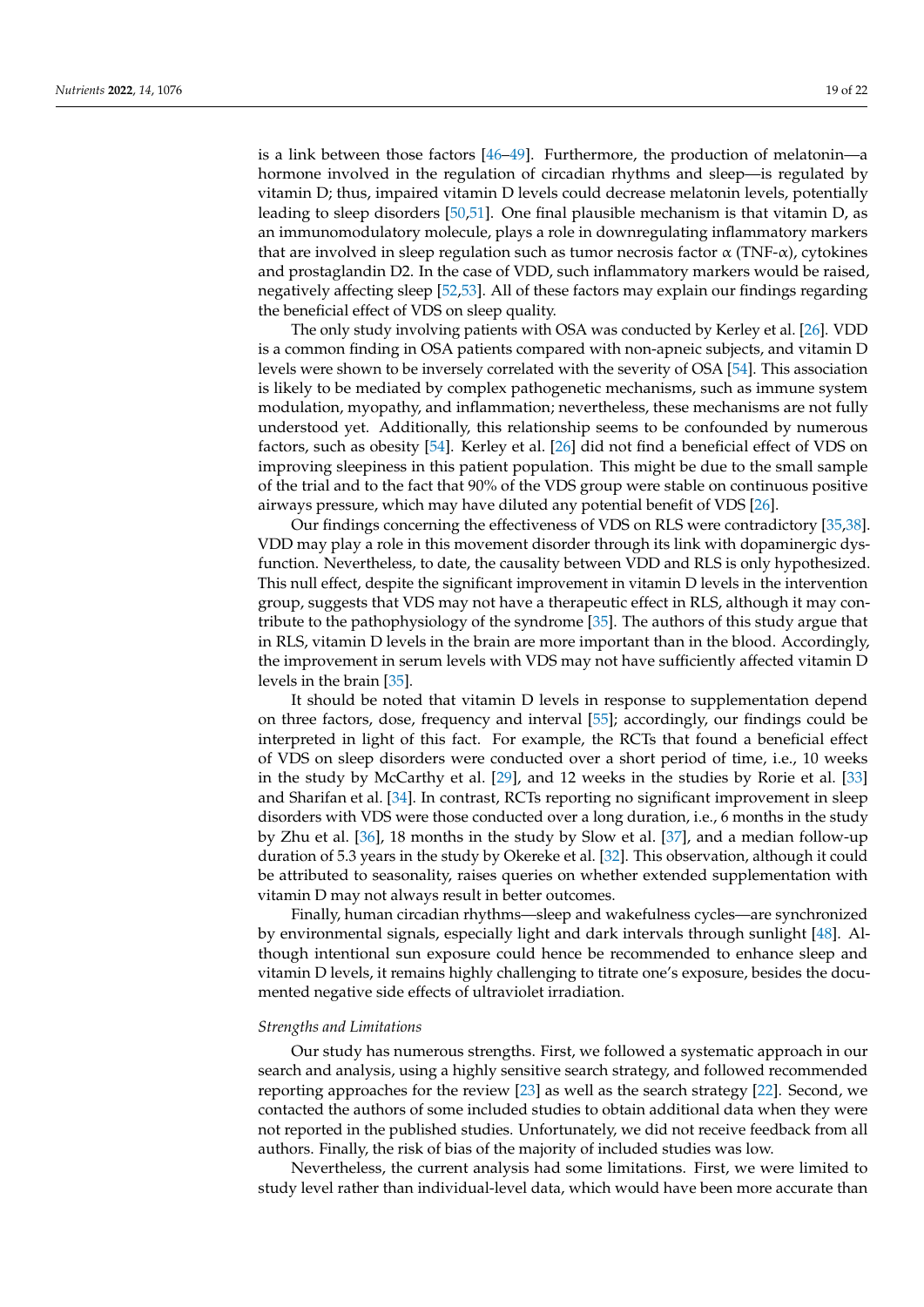the overall mean change in sleep. Second, there were variabilities between included studies, which complicates the comparisons as well as the interpretation of our results, especially in the study populations, the outcomes assessed, and the assessment methods. Third, some papers did not provide crucial information such as the form of vitamin D, the levels of vitamin D at the end of the study, the daily dose equivalent, the assessment method of vitamin D levels, nor compliance with VDS. Although we contacted respective authors, we could not obtain the needed information in some instances. This would have enabled us to better interpret our findings. Fourth, while we tried to make the literature search as exhaustive as possible, pertinent studies might have been missed; a common limitation to systematic reviews. Furthermore, we did not have access to some potentially eligible studies for full-text screening. Fifth, given the small number of studies investigating the effect of VDS on sleep disorders and their heterogeneity, we could not perform a metaanalysis of their findings and our conclusion remains limited to a qualitative synthesis. Finally, repeat screening, selection of studies, data extraction, and quality assessment was not possible.

## **5. Conclusions**

In conclusion, the evidence presented in this review suggests a beneficial role of VDS in enhancing sleep quality. These results remain to be interpreted with caution given the limited number of included RTCs and their relatively small sample size. Nevertheless, the positive effects of such supplementation could be considered in clinical practice, especially in the context of beneficial skeletal [\[56\]](#page-22-28) and pleiotropic extraskeletal effects [\[57,](#page-22-29)[58\]](#page-22-30) of vitamin D, as well as the relatively limited cost of VDS. As we could not find enough studies assessing the effect of VDS on sleep disorders, OSA, sleepiness, and RLS, this remains to be explored in future adequately powered, high-quality RCTs.

**Supplementary Materials:** The following supporting information can be downloaded at: [https:](https://www.mdpi.com/article/10.3390/nu14051076/s1) [//www.mdpi.com/article/10.3390/nu14051076/s1,](https://www.mdpi.com/article/10.3390/nu14051076/s1) S1,S2: Search strategy.

**Funding:** Funded by Cluster Grant R18030. College of Natural and Health Sciences, Zayed University, Dubai, United Arab Emirates. The funding body was not involved in study design, data collection and analysis, results interpretation, and manuscript write up.

**Institutional Review Board Statement:** Not applicable.

**Informed Consent Statement:** Not applicable.

**Conflicts of Interest:** The author declare no conflict of interest.

## **References**

- <span id="page-20-0"></span>1. Hillman, D.; Mitchell, S.; Streatfeild, J.; Burns, C.; Bruck, D.; Pezzullo, L. The economic cost of inadequate sleep. *Sleep* **2018**, *41*, zsy083. [\[CrossRef\]](http://doi.org/10.1093/sleep/zsy083)
- <span id="page-20-1"></span>2. Skaer, T.L.; Sclar, D.A. Economic implications of sleep disorders. *Pharmacoeconomics* **2010**, *28*, 1015–1023. [\[CrossRef\]](http://doi.org/10.2165/11537390-000000000-00000) [\[PubMed\]](http://www.ncbi.nlm.nih.gov/pubmed/20936885)
- <span id="page-20-2"></span>3. Sateia, M.J. International classification of sleep disorders-third edition: Highlights and modifications. *Chest* **2014**, *146*, 1387–1394. [\[CrossRef\]](http://doi.org/10.1378/chest.14-0970) [\[PubMed\]](http://www.ncbi.nlm.nih.gov/pubmed/25367475)
- <span id="page-20-3"></span>4. Coren, S. The prevalence of self-reported sleep disturbances in young adults. *Int. J. Neurosci.* **1994**, *79*, 67–73. [\[CrossRef\]](http://doi.org/10.3109/00207459408986068) [\[PubMed\]](http://www.ncbi.nlm.nih.gov/pubmed/7744552)
- <span id="page-20-4"></span>5. Luyster, F.S.; Strollo, P.J., Jr.; Zee, P.C.; Walsh, J.K. Sleep: A health imperative. *Sleep* **2012**, *35*, 727–734. [\[CrossRef\]](http://doi.org/10.5665/sleep.1846) [\[PubMed\]](http://www.ncbi.nlm.nih.gov/pubmed/22654183)
- <span id="page-20-5"></span>6. Irwin, M.R. Why sleep is important for health: A psychoneuroimmunology perspective. *Annu. Rev. Psychol.* **2015**, *66*, 143–172. [\[CrossRef\]](http://doi.org/10.1146/annurev-psych-010213-115205)
- <span id="page-20-6"></span>7. Chokroverty, S. Overview of sleep & sleep disorders. *Indian J. Med. Res.* **2010**, *131*, 126–140.
- <span id="page-20-7"></span>8. Institute of Medicine, Committee on Sleep Medicine and Research. The National Academies Collection: Reports funded by National Institutes of Health. In *Sleep Disorders and Sleep Deprivation: An Unmet Public Health Problem*; Colten, H.R., Altevogt, B.M., Eds.; National Academy of Sciences: Washington, DC, USA, 2006.
- <span id="page-20-8"></span>9. Liew, S.C.; Aung, T. Sleep deprivation and its association with diseases—A review. *Sleep Med.* **2021**, *77*, 192–204. [\[CrossRef\]](http://doi.org/10.1016/j.sleep.2020.07.048)
- <span id="page-20-9"></span>10. Andersen, M.L.; Tufik, S. Vitamin D as an underlying factor in sleep-related issues. *J. Clin. Sleep Med. JCSM Off. Publ. Am. Acad. Sleep Med.* **2012**, *8*, 699. [\[CrossRef\]](http://doi.org/10.5664/jcsm.2268)
- <span id="page-20-10"></span>11. Anglin, R.E.; Samaan, Z.; Walter, S.D.; McDonald, S.D. Vitamin D deficiency and depression in adults: Systematic review and meta-analysis. *Br. J. Psychiatry J. Ment. Sci.* **2013**, *202*, 100–107. [\[CrossRef\]](http://doi.org/10.1192/bjp.bp.111.106666)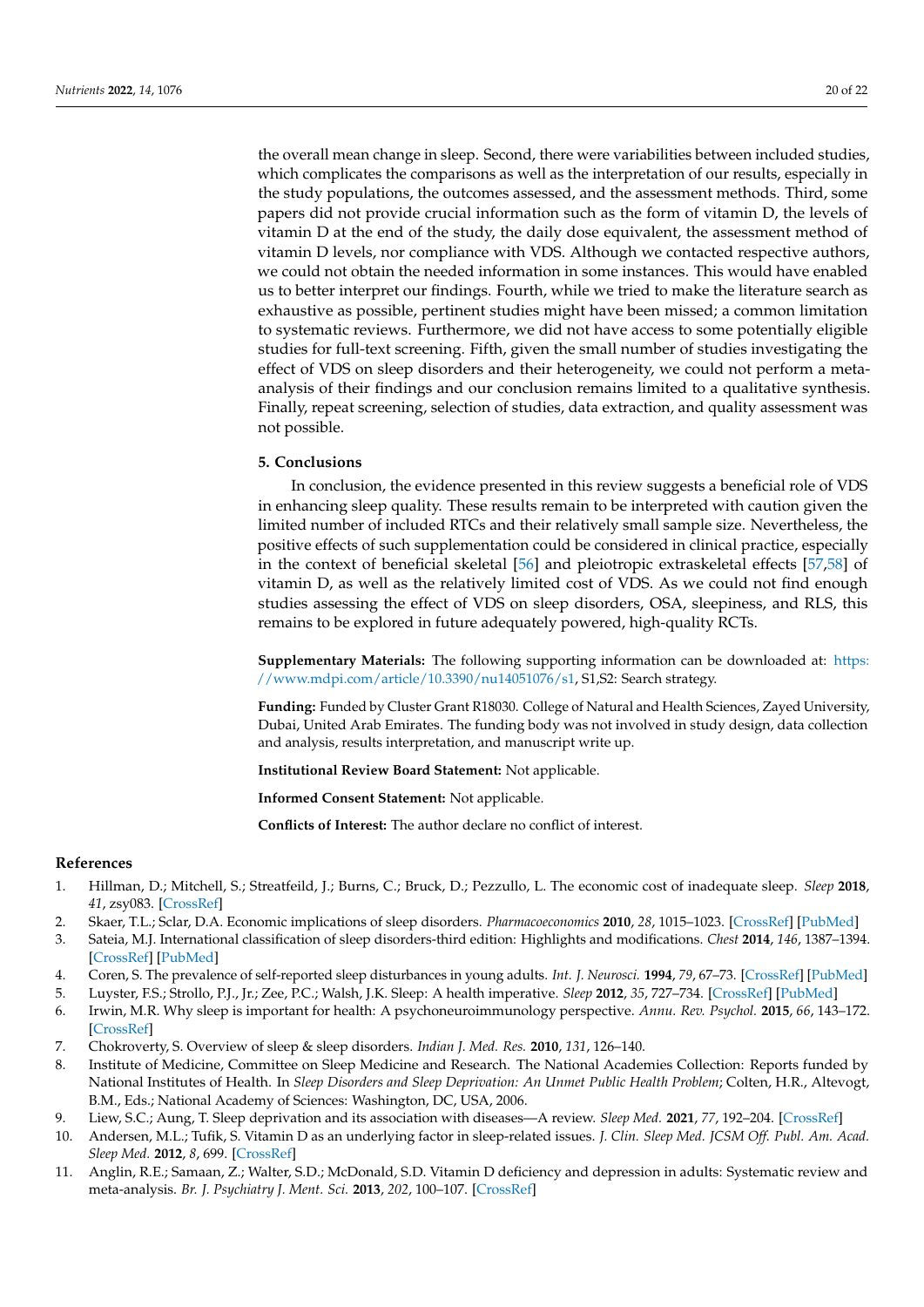- <span id="page-21-0"></span>12. Romano, F.; Muscogiuri, G.; Di Benedetto, E.; Zhukouskaya, V.V.; Barrea, L.; Savastano, S.; Colao, A.; Di Somma, C. Vitamin D and Sleep Regulation: Is there a Role for Vitamin D? *Curr. Pharm. Des.* **2020**, *26*, 2492–2496. [\[CrossRef\]](http://doi.org/10.2174/1381612826666200310145935) [\[PubMed\]](http://www.ncbi.nlm.nih.gov/pubmed/32156230)
- <span id="page-21-1"></span>13. Muscogiuri, G.; Barrea, L.; Scannapieco, M.; Di Somma, C.; Scacchi, M.; Aimaretti, G.; Savastano, S.; Colao, A.; Marzullo, P. The lullaby of the sun: The role of vitamin D in sleep disturbance. *Sleep Med.* **2019**, *54*, 262–265. [\[CrossRef\]](http://doi.org/10.1016/j.sleep.2018.10.033)
- 14. Al-Shawwa, B.; Ehsan, Z.; Ingram, D.G. Vitamin D and sleep in children. *J. Clin. Sleep Med. JCSM Off. Publ. Am. Acad. Sleep Med.* **2020**, *16*, 1119–1123. [\[CrossRef\]](http://doi.org/10.5664/jcsm.8440) [\[PubMed\]](http://www.ncbi.nlm.nih.gov/pubmed/32672533)
- <span id="page-21-2"></span>15. Gao, Q.; Kou, T.; Zhuang, B.; Ren, Y.; Dong, X.; Wang, Q. The Association between Vitamin D Deficiency and Sleep Disorders: A Systematic Review and Meta-Analysis. *Nutrients* **2018**, *10*, 1395. [\[CrossRef\]](http://doi.org/10.3390/nu10101395) [\[PubMed\]](http://www.ncbi.nlm.nih.gov/pubmed/30275418)
- <span id="page-21-31"></span><span id="page-21-3"></span>16. Stumpf, W.E.; Bidmon, H.J.; Li, L.; Pilgrim, C.; Bartke, A.; Mayerhofer, A.; Heiss, C. Nuclear receptor sites for vitamin D-soltriol in midbrain and hindbrain of Siberian hamster (*Phodopus sungorus*) assessed by autoradiography. *Histochemistry* **1992**, *98*, 155–164. [\[CrossRef\]](http://doi.org/10.1007/BF00315874) [\[PubMed\]](http://www.ncbi.nlm.nih.gov/pubmed/1333462)
- <span id="page-21-22"></span><span id="page-21-4"></span>17. Stumpf, W.E.; O'Brien, L.P. 1,25 (OH)<sup>2</sup> vitamin D3 sites of action in the brain. An autoradiographic study. *Histochemistry* **1987**, *87*, 393–406. [\[CrossRef\]](http://doi.org/10.1007/BF00496810)
- <span id="page-21-29"></span><span id="page-21-5"></span>18. Patrick, R.P.; Ames, B.N. Vitamin D and the omega-3 fatty acids control serotonin synthesis and action, part 2: Relevance for ADHD, bipolar disorder, schizophrenia, and impulsive behavior. *FASEB J. Off. Publ. Fed. Am. Soc. Exp. Biol.* **2015**, *29*, 2207–2222. [\[CrossRef\]](http://doi.org/10.1096/fj.14-268342)
- <span id="page-21-23"></span><span id="page-21-6"></span>19. Thorpy, M. International classification of sleep disorders. In *Sleep Disorders Medicine*; Springer: Berlin/Heidelberg, Germany, 2017; pp. 475–484.
- <span id="page-21-24"></span><span id="page-21-7"></span>20. Higgins, J.P.T.; Savović, J.; Page, M.J.; Elbers, R.G.; Sterne, J.A.C. Chapter 8: Assessing risk of bias in a randomized trial. In *Cochrane Handbook for Systematic Reviews of Interventions Version 6.0*; Higgins, J.P.T., Thomas, J., Chandler, J., Cumpston, M., Li, T., Page, M.J., Welch, V.A., Eds.; Cochrane: Chichester, UK, 2019.
- <span id="page-21-26"></span><span id="page-21-8"></span>21. Guyatt, G.H.; Oxman, A.D.; Vist, G.; Kunz, R.; Brozek, J.; Alonso-Coello, P.; Montori, V.; Akl, E.A.; Djulbegovic, B.; Falck-Ytter, Y.; et al. GRADE guidelines: 4. Rating the quality of evidence–study limitations (risk of bias). *J. Clin. Epidemiol.* **2011**, *64*, 407–415. [\[CrossRef\]](http://doi.org/10.1016/j.jclinepi.2010.07.017)
- <span id="page-21-25"></span><span id="page-21-9"></span>22. Rethlefsen, M.L.; Kirtley, S.; Waffenschmidt, S.; Ayala, A.P.; Moher, D.; Page, M.J.; Koffel, J.B. PRISMA-S: An extension to the PRISMA Statement for Reporting Literature Searches in Systematic Reviews. *Syst. Rev.* **2021**, *10*, 39. [\[CrossRef\]](http://doi.org/10.1186/s13643-020-01542-z)
- <span id="page-21-32"></span><span id="page-21-10"></span>23. Page, M.J.; Moher, D.; Bossuyt, P.M.; Boutron, I.; Hoffmann, T.C.; Mulrow, C.D.; Shamseer, L.; Tetzlaff, J.M.; Akl, E.A.; Brennan, S.E.; et al. PRISMA 2020 explanation and elaboration: Updated guidance and exemplars for reporting systematic reviews. *BMJ* **2021**, *372*, n160. [\[CrossRef\]](http://doi.org/10.1136/bmj.n160)
- <span id="page-21-27"></span><span id="page-21-11"></span>24. De Koning, E.J.; Lips, P.; Penninx, B.; Elders, P.J.M.; Heijboer, A.C.; den Heijer, M.; Bet, P.M.; van Marwijk, H.W.J.; van Schoor, N.M. Vitamin D supplementation for the prevention of depression and poor physical function in older persons: The D-Vitaal study, a randomized clinical trial. *Am. J. Clin. Nutr.* **2019**, *110*, 1119–1130. [\[CrossRef\]](http://doi.org/10.1093/ajcn/nqz141) [\[PubMed\]](http://www.ncbi.nlm.nih.gov/pubmed/31340012)
- <span id="page-21-30"></span><span id="page-21-28"></span><span id="page-21-12"></span>25. Ghaderi, A.; Banafshe, H.R.; Motmaen, M.; Rasouli-Azad, M.; Bahmani, F.; Asemi, Z. Clinical trial of the effects of vitamin D supplementation on psychological symptoms and metabolic profiles in maintenance methadone treatment patients. *Prog. Neuro-Psychopharmacol. Biol. Psychiatry* **2017**, *79 Pt B*, 84–89. [\[CrossRef\]](http://doi.org/10.1016/j.pnpbp.2017.06.016)
- <span id="page-21-21"></span>26. Kerley, C.P.; Hutchinson, K.; Bramham, J.; McGowan, A.; Faul, J.; Cormican, L. Vitamin D Improves Selected Metabolic Parameters but Not Neuropsychological or Quality of Life Indices in OSA: A Pilot Study. *J. Clin. Sleep Med. JCSM Off. Publ. Am. Acad. Sleep Med.* **2017**, *13*, 19–26. [\[CrossRef\]](http://doi.org/10.5664/jcsm.6378) [\[PubMed\]](http://www.ncbi.nlm.nih.gov/pubmed/27707440)
- <span id="page-21-13"></span>27. Majid, M.S.; Ahmad, H.S.; Bizhan, H.; Hosein, H.Z.M.; Mohammad, A. The effect of vitamin D supplement on the score and quality of sleep in 20–50 year-old people with sleep disorders compared with control group. *Nutr. Neurosci.* **2018**, *21*, 511–519. [\[CrossRef\]](http://doi.org/10.1080/1028415X.2017.1317395) [\[PubMed\]](http://www.ncbi.nlm.nih.gov/pubmed/28475473)
- <span id="page-21-17"></span>28. Mason, C.; de Dieu Tapsoba, J.; Duggan, C.; Wang, C.Y.; Korde, L.; McTiernan, A. Repletion of vitamin D associated with deterioration of sleep quality among postmenopausal women. *Prev. Med.* **2016**, *93*, 166–170. [\[CrossRef\]](http://doi.org/10.1016/j.ypmed.2016.09.035)
- <span id="page-21-18"></span>29. McCarthy, M.S.; Elshaw, E.B.; Szekely, B.M.; Raju, D. A Prospective Cohort Study of Vitamin D Supplementation in AD Soldiers: Preliminary Findings. *Mil. Med.* **2019**, *184* (Suppl. S1), 498–505. [\[CrossRef\]](http://doi.org/10.1093/milmed/usy393)
- <span id="page-21-14"></span>30. Mirzaei, A.; Zabihiyeganeh, M.; Jahed, S.A.; Khiabani, E.; Nojomi, M.; Ghaffari, S. Effects of vitamin D optimization on quality of life of patients with fibromyalgia: A randomized controlled trial. *Med. J. Islamic Repub. Iran* **2018**, *32*, 29. [\[CrossRef\]](http://doi.org/10.14196/mjiri.32.29)
- <span id="page-21-15"></span>31. Mohammadpour, N.; Jazayeri, S.; Tehrani-Doost, M.; Djalali, M.; Hosseini, M.; Effatpanah, M.; Davari-Ashtiani, R.; Karami, E. Effect of vitamin D supplementation as adjunctive therapy to methylphenidate on ADHD symptoms: A randomized, double blind, placebo-controlled trial. *Nutr. Neurosci.* **2018**, *21*, 202–209. [\[CrossRef\]](http://doi.org/10.1080/1028415X.2016.1262097)
- <span id="page-21-19"></span>32. Okereke, O.I.; Reynolds, C.F., 3rd; Mischoulon, D.; Chang, G.; Vyas, C.M.; Cook, N.R.; Weinberg, A.; Bubes, V.; Copeland, T.; Friedenberg, G.; et al. Effect of Long-term Vitamin D3 Supplementation vs Placebo on Risk of Depression or Clinically Relevant Depressive Symptoms and on Change in Mood Scores: A Randomized Clinical Trial. *JAMA* **2020**, *324*, 471–480. [\[CrossRef\]](http://doi.org/10.1001/jama.2020.10224)
- <span id="page-21-20"></span>33. Rorie, A.; Goldner, W.S.; Lyden, E.; Poole, J.A. Beneficial role for supplemental vitamin D3 treatment in chronic urticaria: A randomized study. *Ann. Allergy Asthma Immunol. Off. Publ. Am. Coll. Allergy Asthma Immunol.* **2014**, *112*, 376–382. [\[CrossRef\]](http://doi.org/10.1016/j.anai.2014.01.010)
- <span id="page-21-16"></span>34. Sharifan, P.; Khoshakhlagh, M.; Khorasanchi, Z.; Darroudi, S.; Rezaie, M.; Safarian, M.; Vatanparast, H.; Afshari, A.; Ferns, G.; Ghazizadeh, H.; et al. Efficacy of low-fat milk and yogurt fortified with encapsulated vitamin D3 on improvement in symptoms of insomnia and quality of life: Evidence from the SUVINA trial. *Food Sci. Nutr.* **2020**, *8*, 4484–4490. [\[CrossRef\]](http://doi.org/10.1002/fsn3.1750) [\[PubMed\]](http://www.ncbi.nlm.nih.gov/pubmed/32884728)